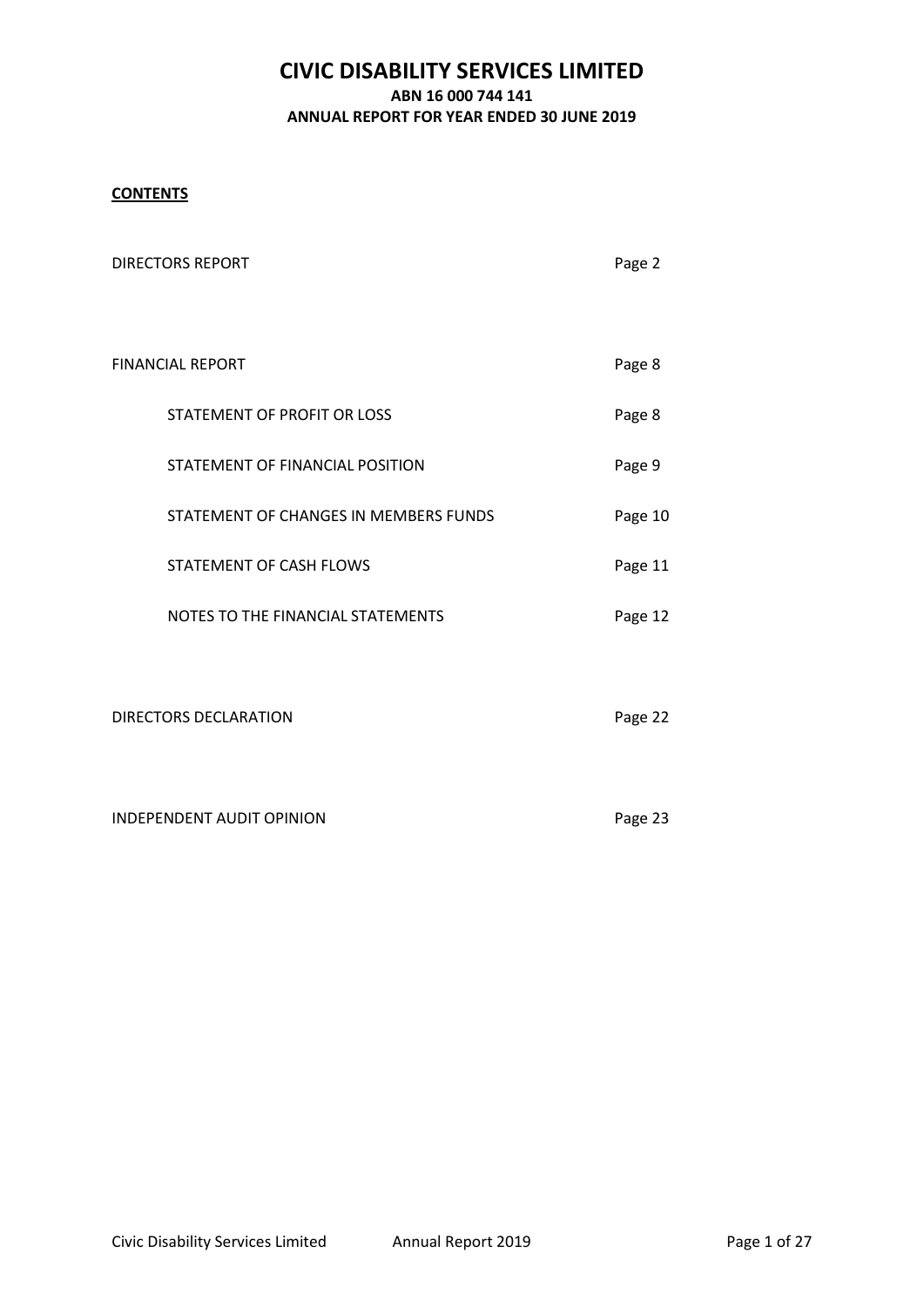### **DIRECTORS REPORT**

Your Directors present their report on the Civic Disability Services Limited for the year ended 30 June 2019.

### **PRINCIPAL ACTIVITIES:**

The principal activities of Civic during the financial year were the provision of a range of services to people with a disability including vocational, residential, respite, training, and employment.

There have been no significant changes in the nature of these activities during the year.

The operating surplus for the year was \$1,771,369 (2018: \$1,451,368).

During the year, Civic has increased its reach in Supported Independent Living, growing across West and South West Sydney, and has increased its impact by opening two cafes providing communitybased supported employment. Civic continues to focus on quality experiences for the whole Civic family, partnerships across the community, and stability as we look to the future.

## **STRATEGY**

The Strategic Plan cascades from the Civic vision of Human Potential, Realised, through the values of Integrity, Empowerment, and Diversity to the following 4 key areas:

- Our Mana
- Our Purpose
- Our Offering
- Our Future

The Board is responsible for strategy and the Board and Senior Management develop strategy and determine the key initiatives which, for the coming year, will focus on the above key areas. Progress against these detailed initiatives is reported back to the Board.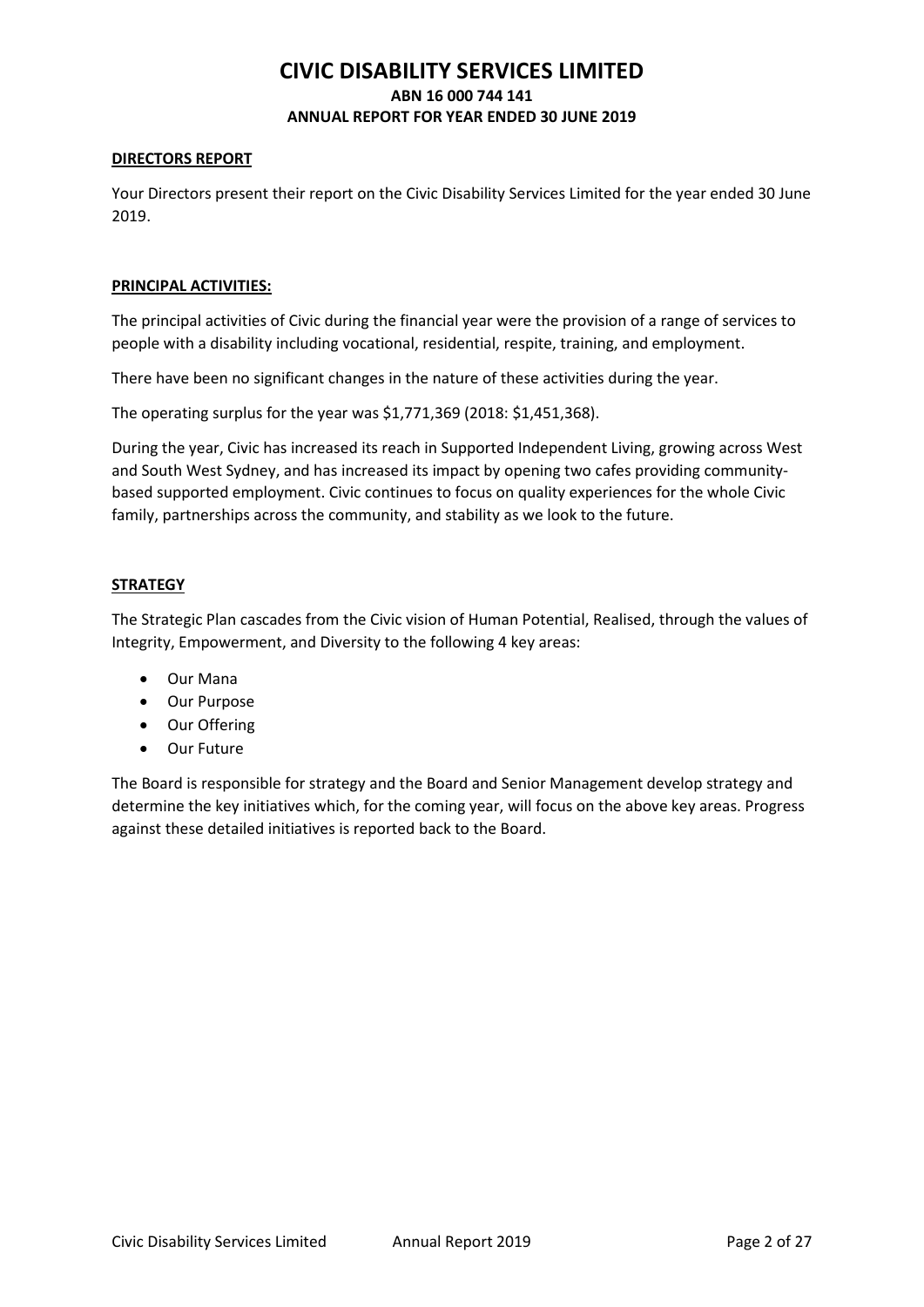### **INFORMATION ON DIRECTORS**

The names of the Directors in office at any time during or since the end of the financial year are:

- David Allen Gibney (Resigned 15 July 2018)
- Luke Ronald Streater (Resigned to take leave of absence from 23 June 2019)
- Dunstan Ignatius de Souza
- Peter Clement Lewis
- Glenn Robert Coleman
- Kelly Sue Wood
- Michael John Coughtrey
- Elizabeth Mary Clowes (Resigned 26 November 2018)
- Leslie Harold Roelandts
- Mona Anne Randall (Appointed 24 October 2018)
- Susan Terese Saunders (Appointed 24 October 2018)

The position of Company Secretary was held by Michael Churchman, Civic's CFO.

There have been no changes to the Board or Company Secretary since 30 June 2019.

## **GOVERNANCE STATEMENT**

Governance within Civic is built on strategic planning, sound management, and risk-based decision making.

Civic's Board has overall responsibility for setting and approving the strategic direction, annual budget and ensuring effective Corporate Governance, including management performance and legislative and regulatory compliance. The Board is also responsible for ensuring that significant risks are identified and appropriate controls implemented.

Civic's governance framework, policies and procedures are based on the Australian Standard AS8000-2003 'Corporate Governance- Good Governance Principles'.

In line with best-practice, the Board operates with the assistance of committees to ensure high level of knowledge and feedback from the operations of the Organisation. The committees are:

## **Audit and Finance Committee**

The Audit and Finance Committee's role is to provide advice and assistance to the Board in fulfilling its responsibilities in respect to Civic's strategy, operations and control frameworks in relation to financial reporting and external audit.

## **Corporate Governance and Risk Committee**

The Corporate Governance Committee assists the Board to ensure that Civic operates in compliance with all Corporation Law and in accordance with Good Corporate Governance principles. This committee also assists the Board to oversee and review Civic's Risk Management system in accordance with relevant regulations, standards and guidelines, including ISO 31000 - Risk Management.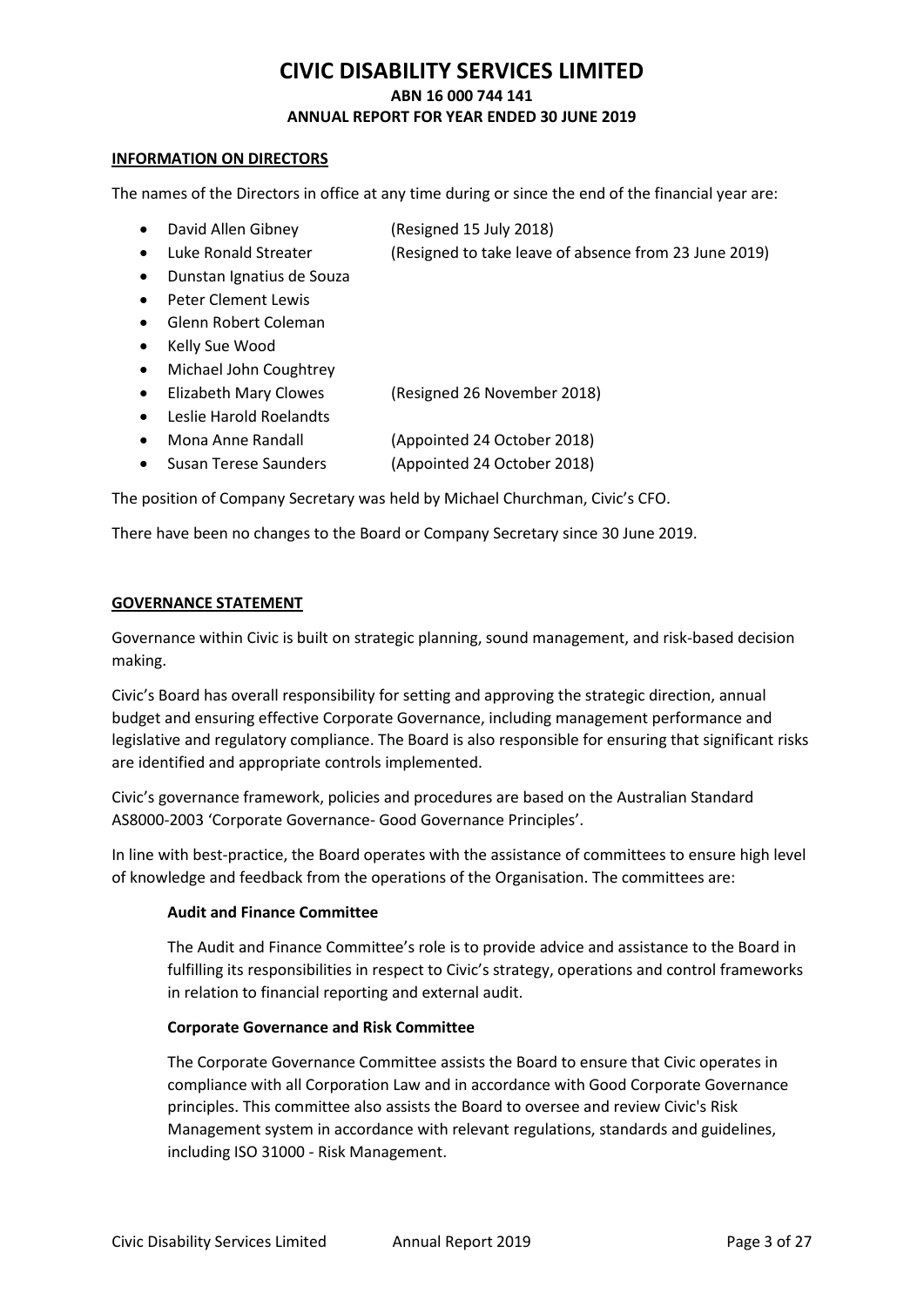### **Quality Outcomes Committee**

The Quality Outcomes Committee advises the Board on the client outcome measurement framework, Civic's service effectiveness and our standards of practice.

### **DIRECTORS**

### David Allen Gibney CPA

A Director since 1992 until his resignation on 15 July 2018. David was a Director and President of the Handicapped Children's Centre. Prior to retirement he was a self-employed Management Accountant and Contractor. David passed away following a short illness in August 2018. David was a Director of Civic for over 25 years and his contribution will be missed.

### Luke Ronald Streater B.Bus.(LandEcon.) GAICD

A Director since 1997 until resigning to take a leave of absence on 23 June 2019. Luke holds a Bachelor's Degree in Business (Land Economy), is principal of his own construction company, and has over 20 years' experience in property development and construction being a registered Real Estate Valuer from 2002 to 2016. Luke was Chair of Civic Disability Services from the 2010 Annual General Meeting until his leave of absence. Luke is a graduate and member of the Australian Institute of Company Directors.

### Dunstan Ignatius De Souza BEc (Sydney) LLB

A Director since 2010 and Civic's Chair from 23 June 2019. Dunstan was admitted as a solicitor in 1985 and is presently admitted to the High Court of Australia and the Supreme Court of New South Wales. He is the former managing partner of national law firm Colin Biggers & Paisley and is now the firm's senior partner. He served as a Director on the Advisory Board of the Sisters of Mercy Parramatta from 2005 to 2009 and as a director of the Apex Foundation from 1998 to 2009. He also sits on the Crown Land Board managing the Hungry Point Reserve.

### Peter Clement Lewis

A Director since 2011 having previously been a Director between 1996 and 2008. Prior to retirement Peter was self-employed in the Aquaculture and Seafood Industry. He served as a Councillor and Shire President on Sutherland Shire Council and was a Councillor on Sydney County Council and subsequently a board member and Chairman of Energy Australia. Peter is currently Chairman of Sutherland Hospital Consumer Advisory Committee.

### Kelly Sue Wood Master Engineering Mgmt

A Director since 2012. Kelly has a background in engineering, operations and business development including senior roles with Qantas and Integrated Defence Services, a subsidiary of Northrop Grumman. Kelly is currently an Executive Director at the NSW Office of State Revenue. Kelly is the Chair of Civic's Corporate Governance & Risk Committee.

## Glenn Coleman Grad Dip Applied Finance

A Director since 2012. Glenn is CEO and Managing Director of Coleman Group, Australia's leading exhibition, event and retail signage provider. Glenn has over 35 years' experience in the business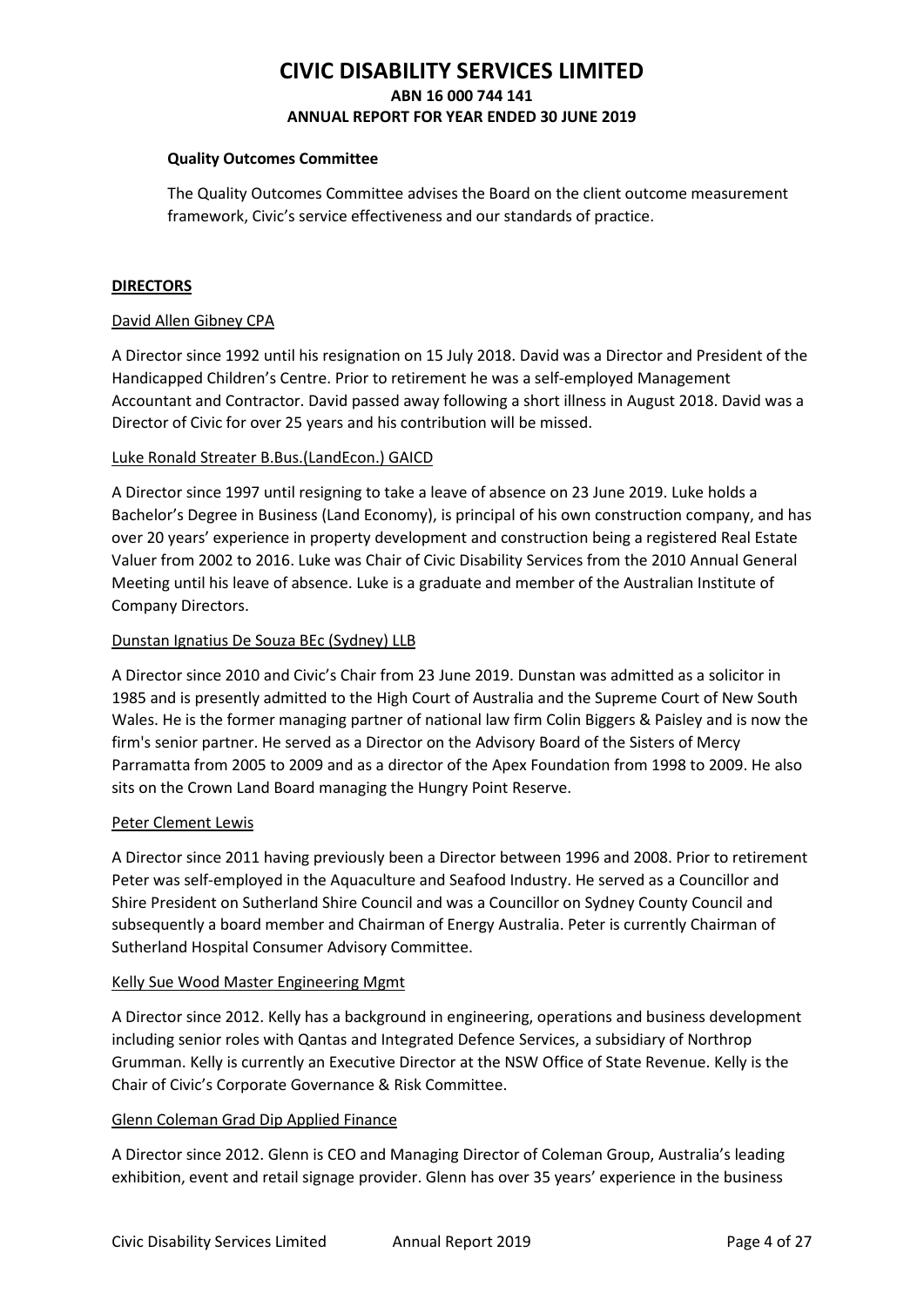which was established in 1948 and now has 55 full time staff. Glenn has also been a developer of affordable housing and seniors living style projects in the Sydney area. In younger days Glenn played 11 seasons for NRL Club Cronulla Sharks, more recently serving the club as both Director and Chairman. With a passion for business and finance, Glenn brings business expertise and his community experience to the role of Director.

## Michael Coughtrey B.Bus, LLB, CA

A Director since 2014. Michael is a Chartered Accountant with both Bachelor of Business and Law degrees and significant experience in the profession. Michael is the Managing Partner of the Sydney Office of UHY Haines Norton, Chartered Accountants and is also the Chair of their UHY Haines Norton network across Australia and New Zealand. Michael is the Chair of Civic's Audit & Finance Committee.

## Elizabeth Mary Clowes BA, LLB (Honours)

A Director since July 2015 until her resignation on 26 November 2018. Elizabeth is a senior executive in human resources and industrial relations and has extensive experience in organisation change. Elizabeth is the Human Resources Director at Schindler Lifts Australia following senior corporate HR roles and, as a solicitor, in workplace relations advisory roles.

## Leslie Harold Roelandts Adv Dip Applied Mgmt

A Director since 2017. Les is skilled in the implementation of business strategies and initiatives, which provide future growth opportunities and improved business performance contributing to ongoing business success. He brings experience from operational and change management roles at Qantas and Northrop Grumman. Les is the Chair of Civic's Quality Outcomes Committee.

## Mona Anne Randall B. Commerce, CPA

A Director since 2018. Mona is a commercially and operationally focused senior finance executive offering over 20 years' experience built working in ASX listed companies from a variety of industries that include Retail, Aviation, Manufacturing, non-profit, and Health.

## Susan Terese Saunders B.Sc. (Hons) Microbiology, Dip. Marketing

A Director since 2018. Sue brings over 25 years of management experience across Customer Experience programs, Customer Service and Commercial leadership predominantly in the healthcare industry. Sue currently works as Business Process Owner Asia Pacific for the Customer Experience Team of Johnson & Johnson and is an active member of the company's employee resource group focusing on diversity.

## Company Secretary Michael John Churchman CA, AGIA

Company Secretary since July 2016. Michael has extensive experience in the Disability Sector in CFO and Company Secretarial roles following a corporate career in senior finance roles in Australia and overseas.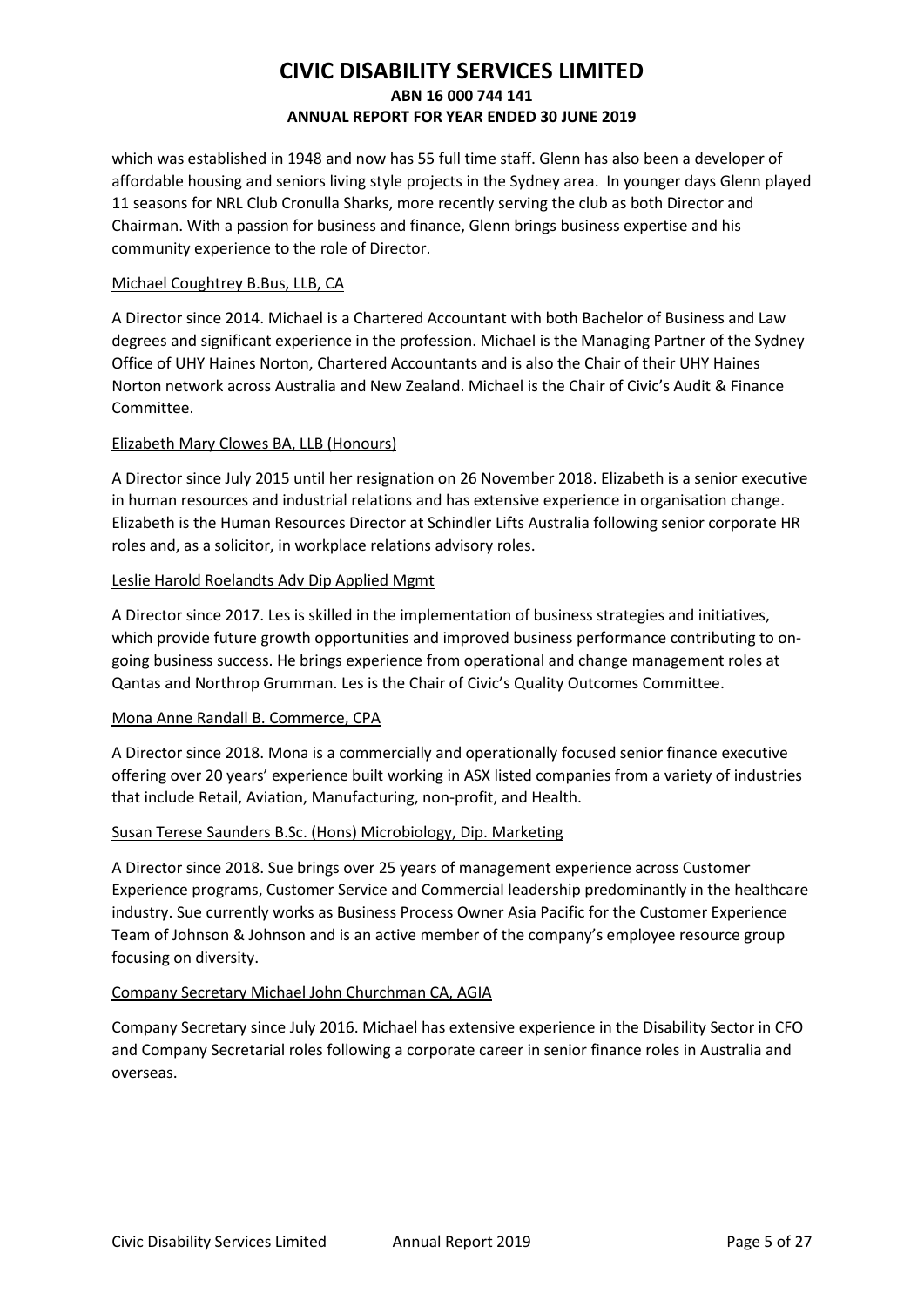### **MEETINGS OF DIRECTORS**

The number of meetings of directors held during the year and the number of meetings attended by each director were as follows:

|                   | <b>Board</b> |                                   |   | Audit &<br><b>Finance</b><br><b>Committee</b> |                | Corporate<br>Governance &<br><b>Risk</b><br><b>Committee</b> |                          | Quality<br><b>Outcomes</b><br><b>Committee</b> |
|-------------------|--------------|-----------------------------------|---|-----------------------------------------------|----------------|--------------------------------------------------------------|--------------------------|------------------------------------------------|
|                   | A            | B                                 | A | B                                             | A              | B                                                            | A                        | B                                              |
| David Gibney      | $\mathbf 0$  | $\mathbf 0$                       | 0 | 0                                             | 0              | $\Omega$                                                     |                          |                                                |
| Luke Streater     | 10           | 9                                 | 6 | 5                                             | 4              | $\mathcal{P}$                                                | 4                        | 3                                              |
| Dunstan de Souza  | 10           | 6                                 |   |                                               |                |                                                              |                          |                                                |
| Peter Lewis       | 10           | 10                                |   |                                               | 3              | $\overline{2}$                                               | $\overline{\mathcal{L}}$ |                                                |
| Glenn Coleman     | 10           | 9                                 | 6 | 5                                             |                |                                                              |                          |                                                |
| Kelly Wood        | 10           | 8                                 |   |                                               | $\overline{2}$ | $\overline{2}$                                               |                          |                                                |
| Michael Coughtrey | 10           | 8                                 | 6 | 6                                             |                |                                                              |                          |                                                |
| Liz Clowes        | 5            | $\mathbf{1}$                      |   |                                               | $\mathfrak z$  | $\mathcal{P}$                                                |                          |                                                |
| Les Roelandts     | 10           | 7                                 |   |                                               | 5              | 5                                                            | 4                        | 4                                              |
| Mona Randall      | 7            |                                   | 4 | 4                                             |                |                                                              |                          |                                                |
| Sue Saunders      | 6            | 5                                 |   |                                               |                |                                                              | $\overline{2}$           | 2                                              |
|                   |              | $\cdot$ .<br>$\ddot{\phantom{a}}$ |   | and the second the                            |                |                                                              |                          |                                                |

A Meetings entitled to attend

B Meetings attended

## **DIRECTORS BENEFITS**

The Board Members of Civic provide their time and expertise on a voluntary basis and receive no fees, salaries or benefits for the work they undertake on behalf of Civic.

No Director has received or become entitled to receive, during or since the end of financial year, a benefit because of a contract made by the company or a related body corporate with the Director, a firm of which a Director is a member or a company in which a Director has a substantial financial interest.

## **MEMBERS GUARANTEE**

In the event of Civic being would up, each Member would be required to contribute a maximum of \$2 towards meeting any outstanding obligations of the Company. At 30 June 2019, the number of Members was 86 (2018: 84) and the maximum total amount Members would contribute is \$172 (2018: \$168).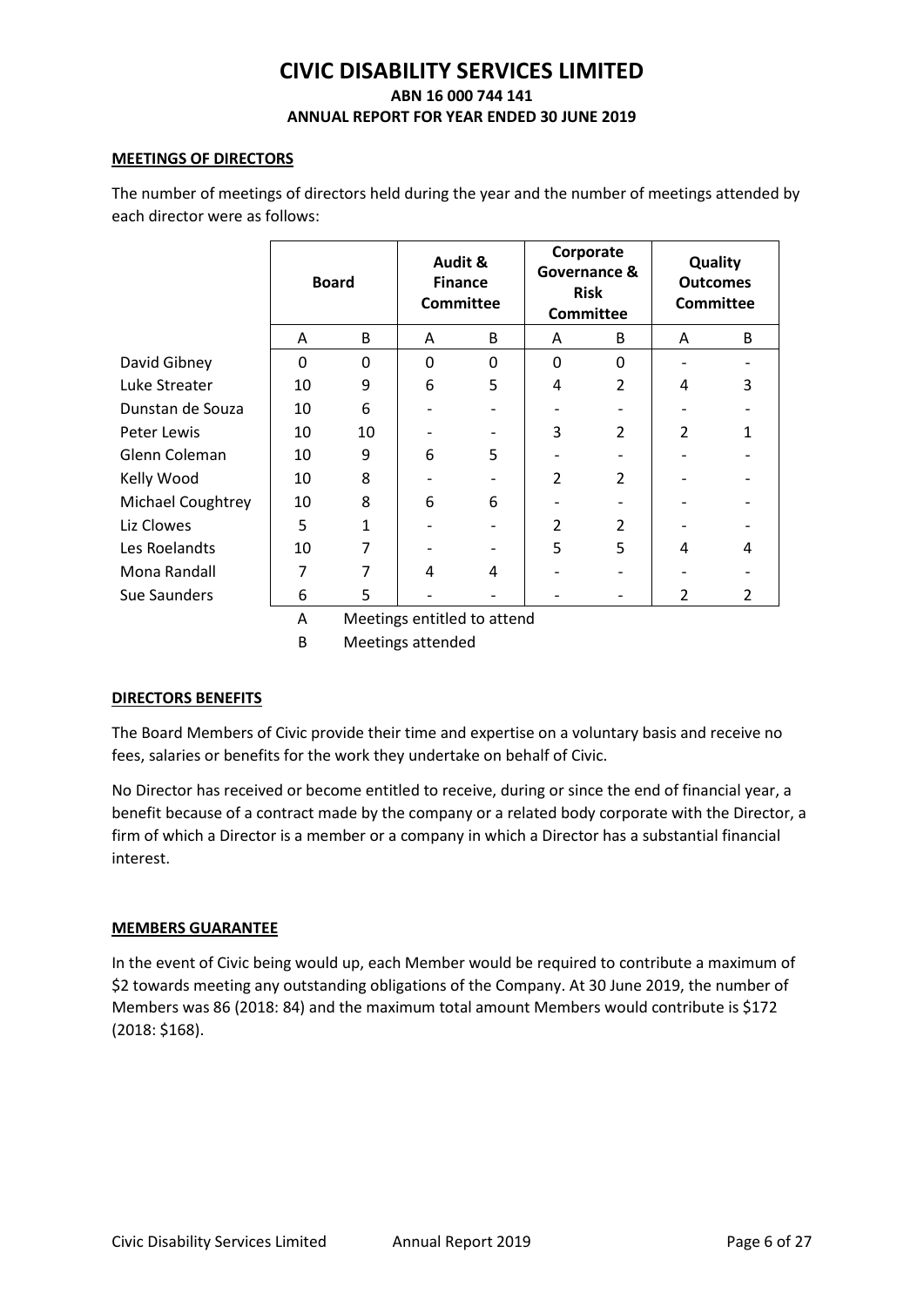### **INDEMNIFICATION OF AUDITORS**

To the extent permitted by law, Civic Disability Services Limited has agreed to indemnify its auditors, Ernst & Young, as part of the terms of its audit engagement agreement against claims by third parties arising from the audit (for an unspecified amount). No payment has been made to indemnify Ernst & Young during the financial year or since the financial year end.

### **INDEMNIFICATION AND INSURANCE OF DIRECTORS AND OFFICERS**

During the financial year, the Company paid a premium in respect of a contract insuring the directors of the company, the company secretary and all executive officers to the extent permitted by the Corporations Act 2001. The contract of insurance prohibits disclosure of the nature of the liability and the amount of the premium.

## **SIGNIFICANT AFTER BALANCE DATE EVENTS**

No matters or circumstances have arisen since the end of the financial year which significantly affected, or may significantly affect, the operations of the Company, the results of those operations, or the state of affairs of the Company in future financial years.

### **AUDITORS INDEPENDENCE DECLARATION**

A copy of the auditor's independence declaration as required under section 60-40 of the Australian Charities and Not-For-Profits Commission Act 2012 is set out in this report.

Signed in accordance with a resolution of the Board of Directors:

\_\_\_\_\_\_\_\_\_\_\_\_\_\_\_\_\_\_\_\_\_\_\_\_\_\_\_\_\_\_\_\_\_ \_\_\_\_\_\_\_\_\_\_\_\_\_\_\_\_\_\_\_\_\_\_\_\_\_\_\_\_\_\_\_\_

18 September 2019

Director **Dated** 

 $\frac{18}{204}$  18 September 2019  $\mathscr{L}$  , and the contract of the contract of the contract of the contract of the contract of the contract of the contract of the contract of the contract of the contract of the contract of the contract of the contract o

Director **Dated**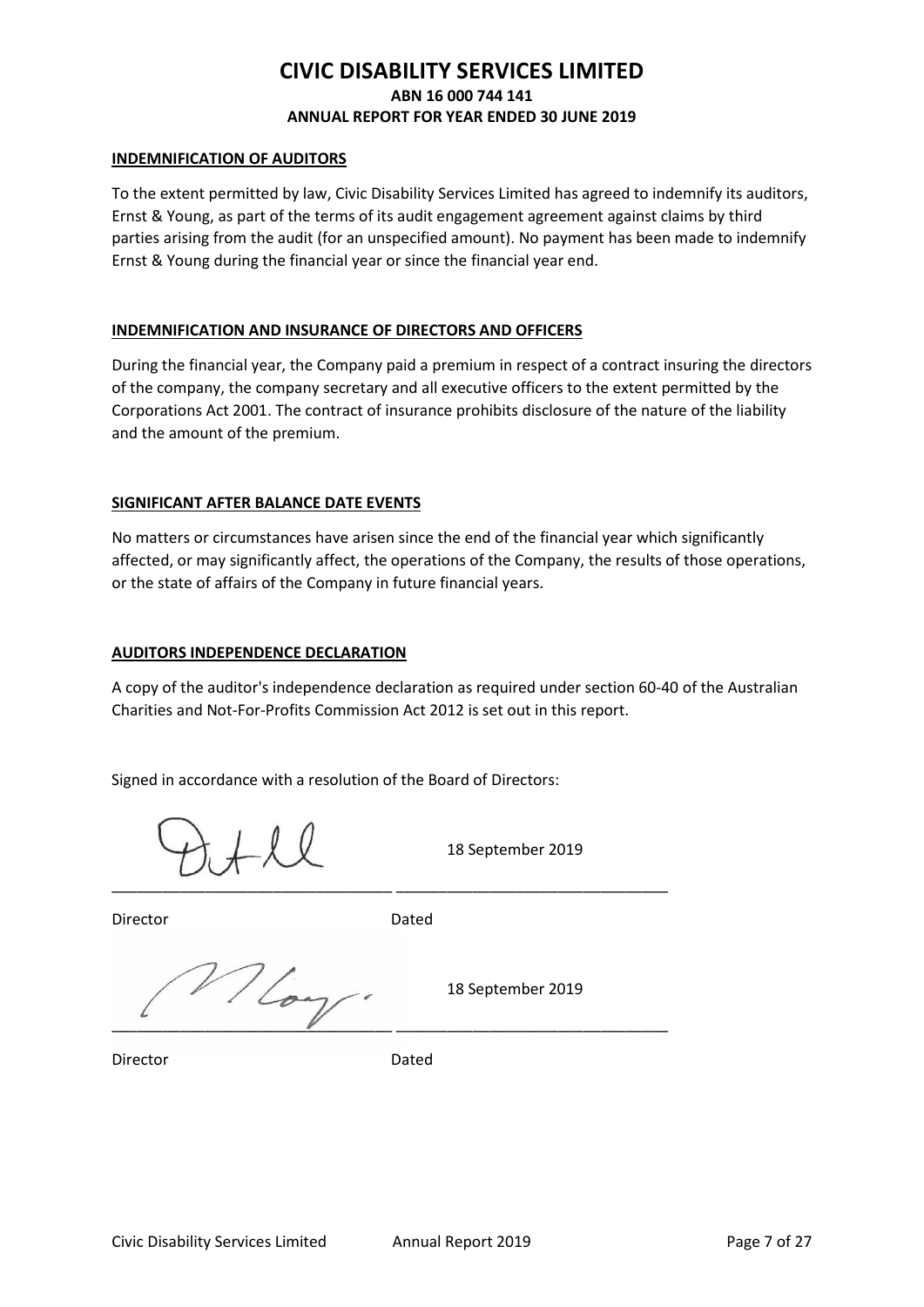## **ABN 16 000 744 141 ANNUAL REPORT FOR YEAR ENDED 30 JUNE 2019**

## **FINANCIAL REPORT FOR YEAR ENDED 30 JUNE 2019**

## **STATEMENT OF PROFIT OR LOSS**

## **FOR THE YEAR ENDED 30 JUNE 2019**

|                                                   | <b>Note</b> | 2019         | 2018          |
|---------------------------------------------------|-------------|--------------|---------------|
|                                                   |             | \$           | \$            |
| <b>REVENUE</b>                                    |             |              |               |
| <b>Funding Received</b>                           |             | 40,739,844   | 33,551,309    |
| Interest Received                                 |             | 20,302       | 34,638        |
| Other Revenue                                     | 4           | 5,287,109    | 4,115,652     |
| <b>TOTAL REVENUES</b>                             |             | 46,047,255   | 37,701,599    |
|                                                   |             |              |               |
| <b>EXPENSES</b>                                   |             |              |               |
| Personnel expenses                                |             | -35,574,776  | $-29,625,421$ |
| Depreciation, Amortisation and Impairment expense |             | $-1,197,778$ | $-1,012,109$  |
| Borrowing costs expense                           | 6           | $-92,156$    | $-113,728$    |
| Vehicle Running Expenses                          |             | $-626,968$   | -433,882      |
| Rental, Rates & Power                             |             | $-1,986,637$ | $-1,263,272$  |
| Other expenses from ordinary activities           | 5           | -4,797,571   | $-3,801,819$  |
| <b>TOTAL EXPENDITURE</b>                          |             | -44,275,886  | $-36,250,231$ |
|                                                   |             |              |               |
| OPERATING PROFIT (LOSS) BEFORE INCOME TAX         |             | 1,771,369    | 1,451,368     |
| <b>OPERATING PROFIT (LOSS)</b>                    |             | 1,771,369    | 1,451,368     |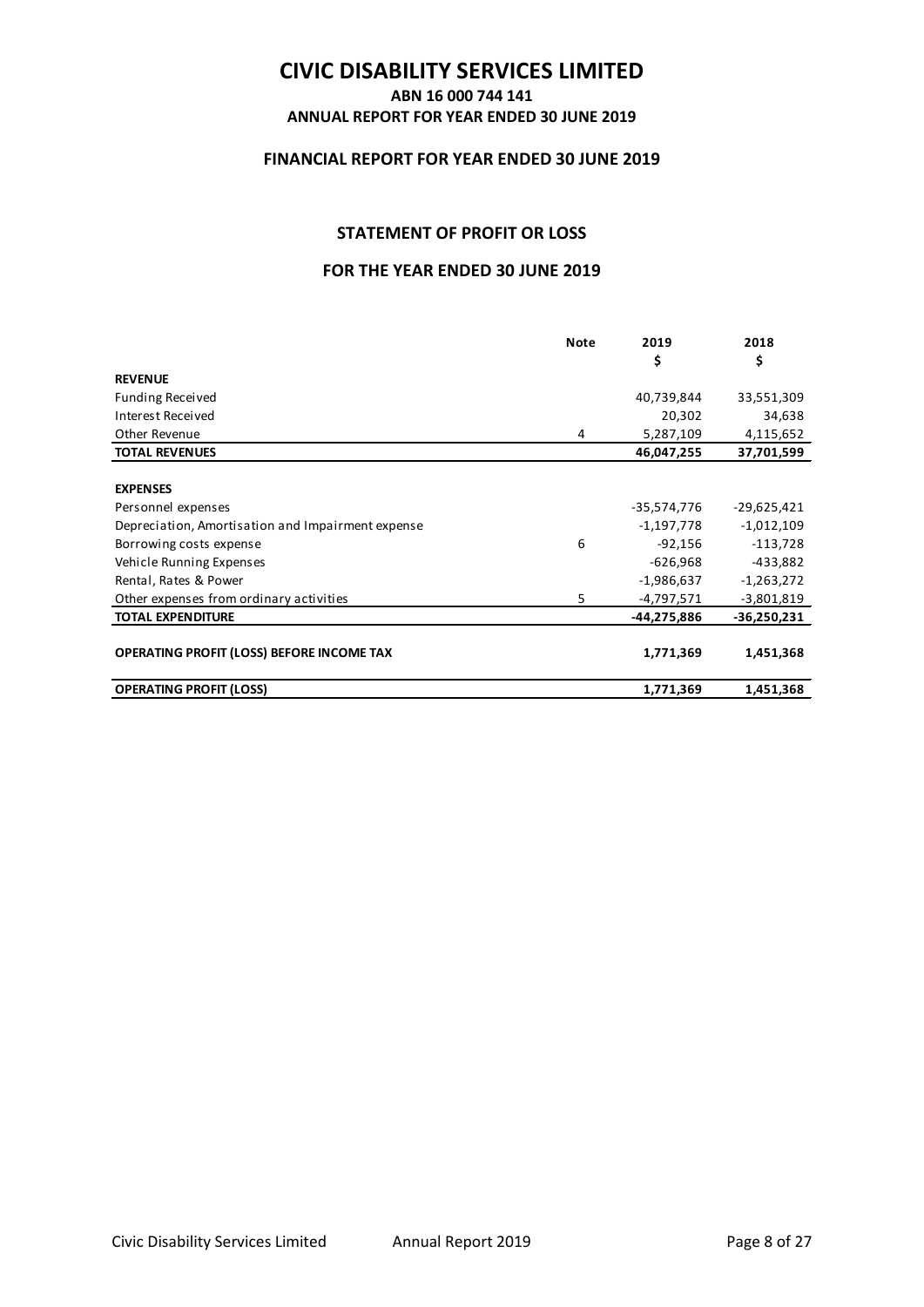## **ABN 16 000 744 141**

**ANNUAL REPORT FOR YEAR ENDED 30 JUNE 2019** 

## **STATEMENT OF FINANCIAL POSITION**

## **AS AT 30 JUNE 2019**

|                                      | <b>Note</b>    | 2019       | 2018       |
|--------------------------------------|----------------|------------|------------|
|                                      |                | \$         | \$         |
| <b>Current Assets</b>                |                |            |            |
| Cash Assets                          | 11             | 3,185,283  | 3,465,416  |
| Receivables                          | 10             | 3,620,068  | 1,965,158  |
| Inventories                          | 9              | 42,485     | 45,423     |
| <b>Other Current Assets</b>          | 10             | 637,561    | 218,541    |
| <b>TOTAL CURRENT ASSETS</b>          |                | 7,485,397  | 5,694,538  |
|                                      |                |            |            |
| <b>Non-Current Assets</b>            |                |            |            |
| Property, Plant and Equipment        | $\overline{7}$ | 27,235,767 | 27,258,860 |
| <b>TOTAL NON-CURRENT ASSETS</b>      |                | 27,235,767 | 27,258,860 |
|                                      |                |            |            |
| <b>TOTAL ASSETS</b>                  |                | 34,721,164 | 32,953,398 |
|                                      |                |            |            |
| <b>Current Liabilities</b>           |                |            |            |
| Payables                             | 13             | 1,876,120  | 2,005,656  |
| Borrowings Current                   | 8              | 400,000    | 2,200,000  |
| <b>Short Term Provisions</b>         | 12             | 2,578,822  | 2,370,444  |
| Other Current Liabilities            |                | 226,962    | 0          |
| <b>TOTAL CURRENT LIABILITIES</b>     |                | 5,081,904  | 6,576,100  |
|                                      |                |            |            |
| <b>Non-Current Liabilities</b>       |                |            |            |
| Borrowings Non-Current               | 8              | 1,500,000  | 0          |
| Long Term Provisions                 | 12             | 291,732    | 301,138    |
| <b>TOTAL NON-CURRENT LIABILITIES</b> |                | 1,791,732  | 301,138    |
|                                      |                |            |            |
| <b>TOTAL LIABILITIES</b>             |                | 6,873,636  | 6,877,238  |
|                                      |                |            |            |
| <b>NET ASSETS (LIABILITIES)</b>      |                | 27,847,528 | 26,076,160 |
|                                      |                |            |            |
| <b>Members Funds</b>                 |                |            |            |
| <b>Accumulated Profits</b>           |                | 20,152,140 | 18,380,773 |
| <b>Reserves</b>                      |                | 7,695,388  | 7,695,388  |
| <b>MEMBERS FUNDS</b>                 |                | 27,847,528 | 26,076,160 |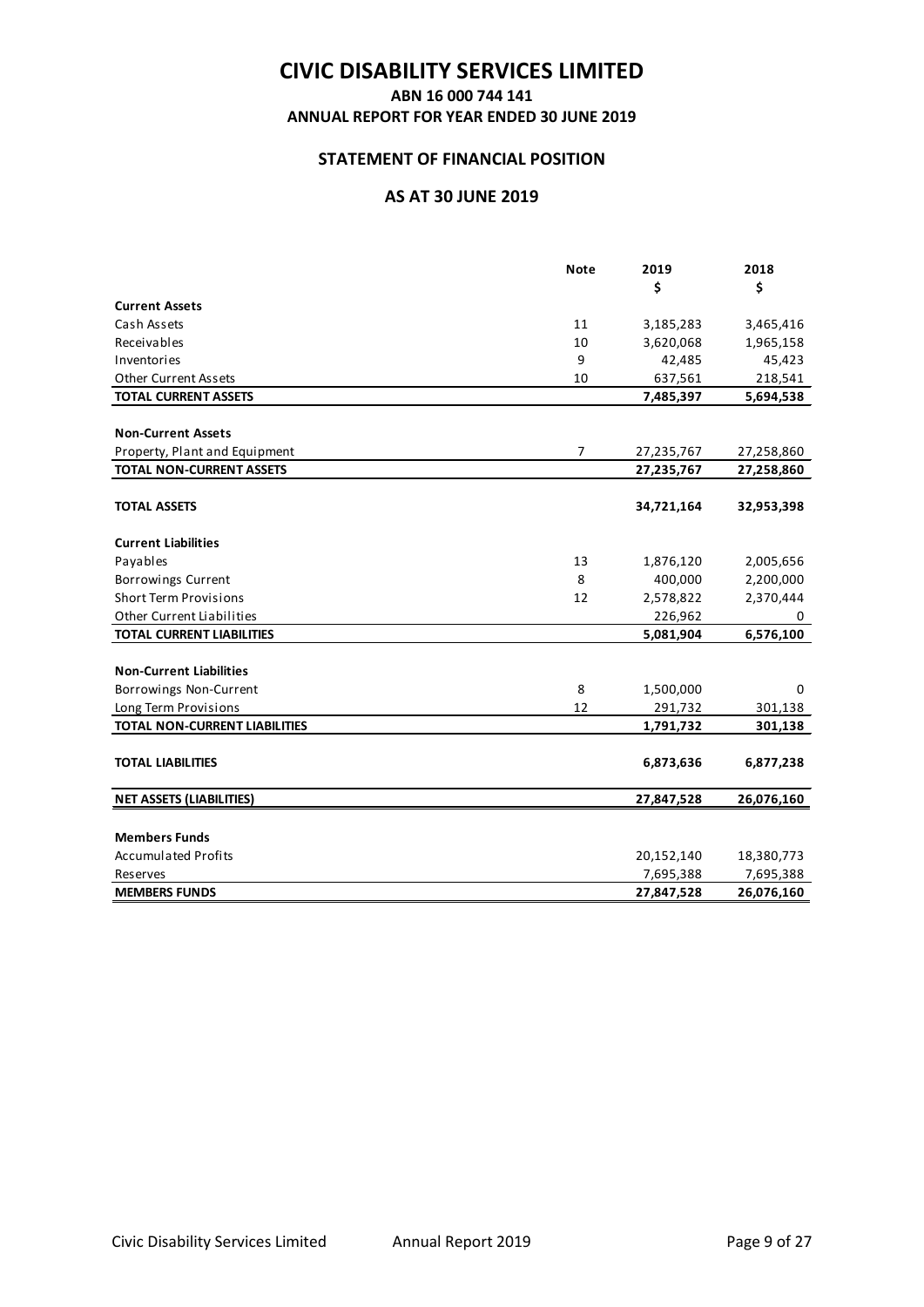### **ABN 16 000 744 141**

**ANNUAL REPORT FOR YEAR ENDED 30 JUNE 2019** 

## **STATEMENT OF CHANGES IN MEMBERS FUNDS**

## **FOR THE YEAR ENDED 30 JUNE 2019**

|                                                  | 2019       | 2018         |
|--------------------------------------------------|------------|--------------|
|                                                  | \$         | \$           |
| ACCUMULATED SURPLUSES/(DEFICIENCIES)             |            |              |
| Opening Balance                                  | 18,380,771 | 15,741,298   |
| Surplus/(Deficiency) This Year                   | 1,771,369  | 1,451,368    |
| Transfer to/from Reserves                        | 0          | 1,188,105    |
| <b>BALANCE AS AT 30 JUNE 2019 (30 JUNE 2018)</b> | 20,152,140 | 18,380,771   |
|                                                  |            |              |
| <b>CAPITAL GAINS RESERVE</b>                     |            |              |
| Opening Balance                                  | 1,482      | 1,482        |
| Transfer to/from Reserves                        | 0          | 0            |
| <b>BALANCE AS AT 30 JUNE 2019 (30 JUNE 2018)</b> | 1,482      | 1,482        |
|                                                  |            |              |
| <b>ASSET REVALUATION RESERVE</b>                 |            |              |
| Opening Balance                                  | 7,693,906  | 4,504,381    |
| Revaluation Increment                            | 0          | 4,377,630    |
| Transfer to/from Reserves                        | 0          | $-1,188,105$ |
| <b>BALANCE AS AT 30 JUNE 2019 (30 JUNE 2018)</b> | 7,693,906  | 7,693,906    |
|                                                  |            |              |
| <b>TOTAL SURPLUSES AND RESERVES</b>              |            |              |
| Accumulated Surpluses                            | 20,152,140 | 18,380,773   |
| Capital Gains Reserve                            | 1,482      | 1,482        |
| <b>Asset Revaluation Reserve</b>                 | 7,693,906  | 7,693,906    |
| <b>BALANCE AS AT 30 JUNE 2019 (30 JUNE 2018)</b> | 27,847,528 | 26,076,160   |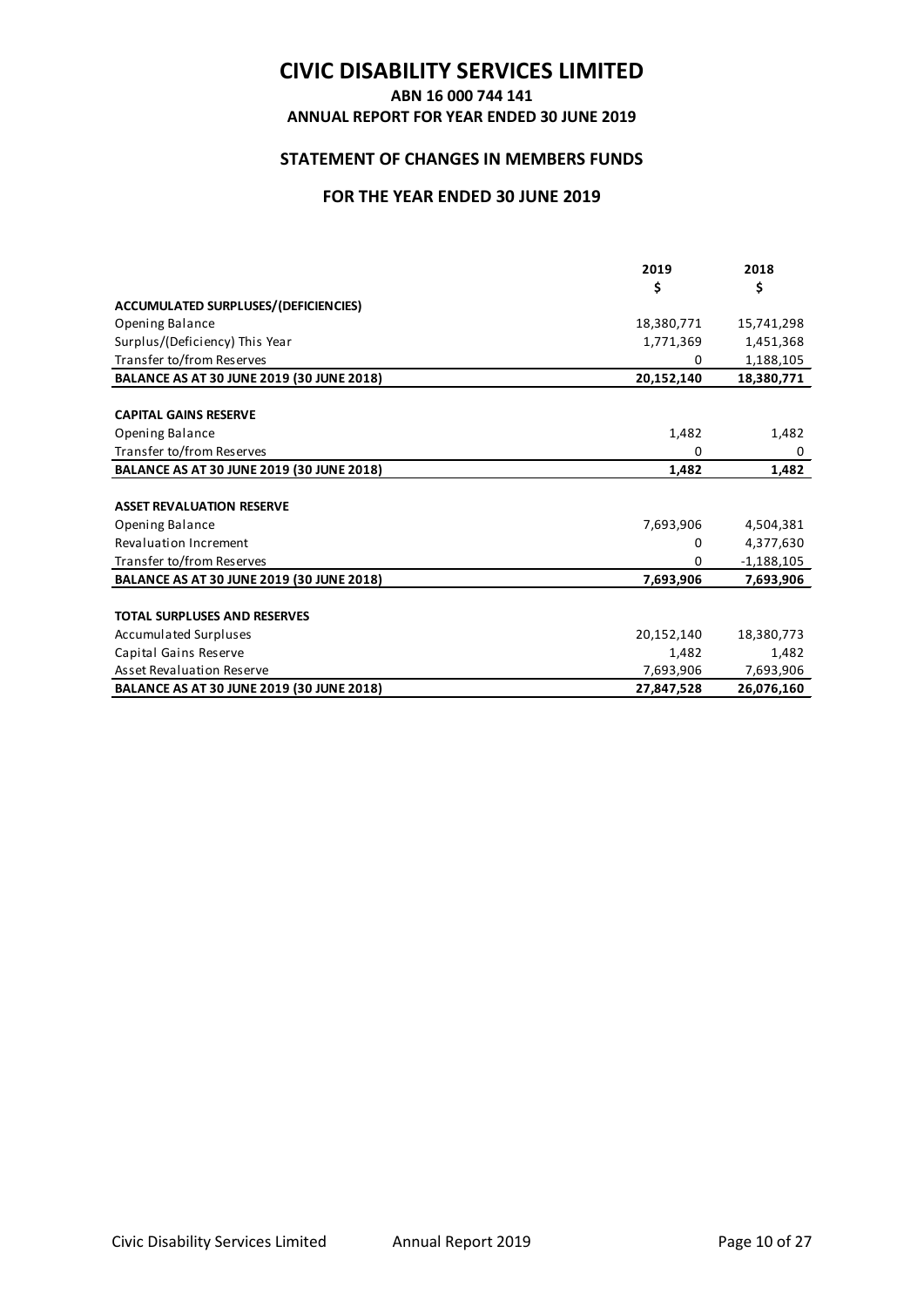**ABN 16 000 744 141**

**ANNUAL REPORT FOR YEAR ENDED 30 JUNE 2019** 

## **STATEMENT OF CASH FLOWS**

## **FOR THE YEAR ENDED 30 JUNE 2019**

|                                                                  | 2019         | 2018          |
|------------------------------------------------------------------|--------------|---------------|
|                                                                  | \$           | \$            |
| <b>Cash Flows from Operating Activities</b>                      |              |               |
| Receipts from customers and service users                        | 5,525,310    | 3,668,672     |
| Payments to suppliers and employees                              | -43,339,693  | $-34,157,478$ |
| Government Funding Received                                      | 39,130,928   | 32,794,288    |
|                                                                  | 1,316,545    | 2,305,482     |
| <b>Interest Received</b>                                         | 20,302       | 34,638        |
| <b>Finance Costs</b>                                             | $-92,156$    | -113,728      |
| <b>Net Cash provided by Operating Activities</b>                 | 1,244,691    | 2,226,392     |
|                                                                  |              |               |
| Cash Flows (to)/from Financing Activities                        |              |               |
| Movement in Borrowings                                           | $-300,000$   | $-400,000$    |
| Net Cash provided by Financing Activities                        | $-300,000$   | $-400,000$    |
|                                                                  |              |               |
| <b>Cash Flows from Investing Activities</b>                      |              |               |
| Proceeds of sale of PPE                                          | 73,109       | 78,612        |
| Payments for improvements, plant, equipment, Motor vehicles, and | $-1,297,933$ | $-2,430,454$  |
| furniture and fittings                                           |              |               |
| Net Cash provided by Investing Activities                        | $-1,224,824$ | $-2,351,842$  |
|                                                                  |              |               |
| Net increase (decrease) in cash held                             | $-280,133$   | $-525,450$    |
|                                                                  |              |               |
| Cash at the beginning of the financial year                      | 3,465,416    | 3,990,866     |
| Cash at the end of the financial year                            | 3,185,283    | 3,465,416     |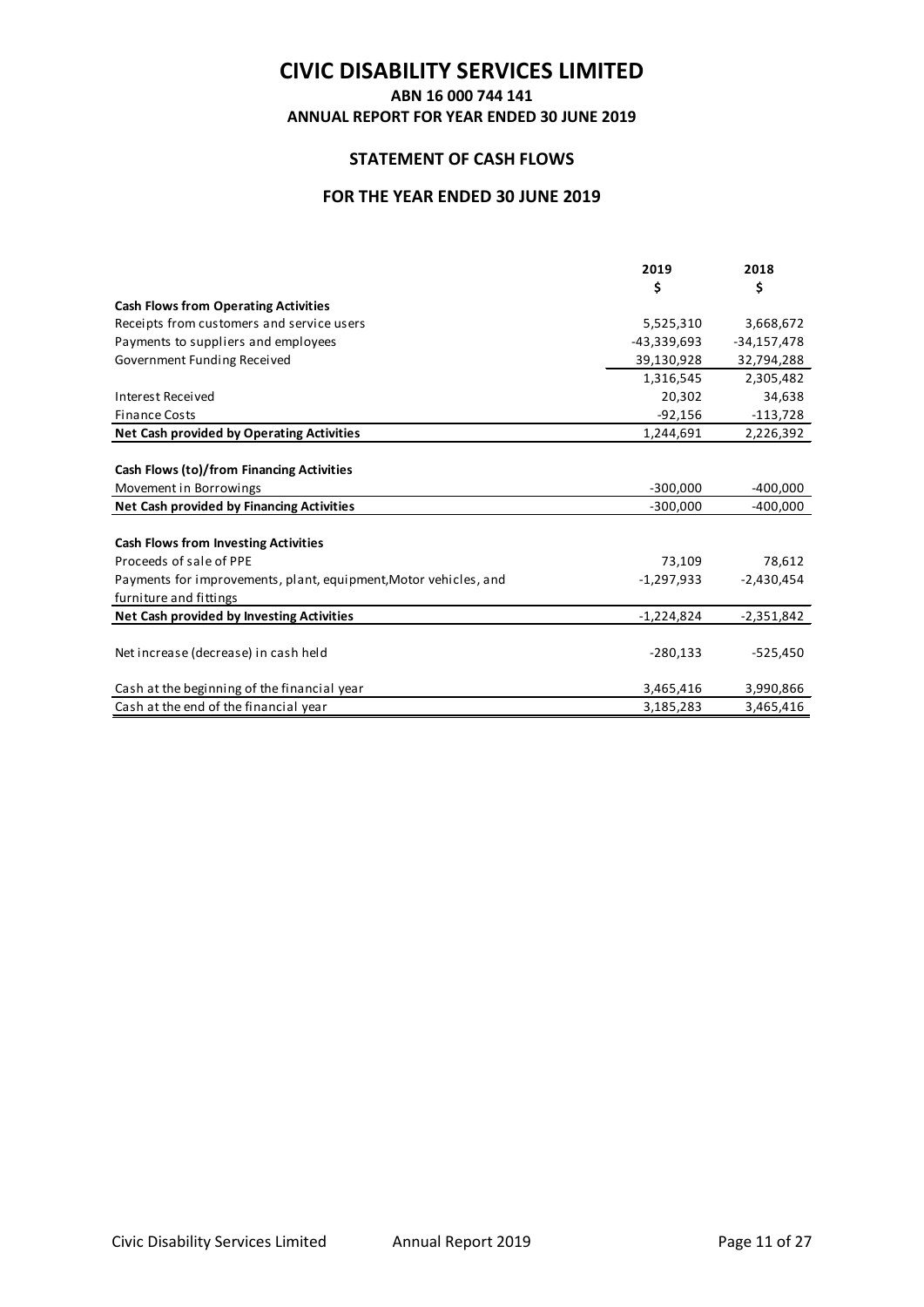## **CIVIC DISABILITY SERVICES LIMITED ABN 16 000 744 141**

**ANNUAL REPORT FOR YEAR ENDED 30 JUNE 2019** 

## **NOTES TO THE FINANCIAL STATEMENTS**

## **FOR THE YEAR ENDED 30 JUNE 2019**

#### **1 Corporate information**

Civic Disability Services Limited (Civic) is a company limited by guarantee, incorporated and domiciled in Australia. The registered office of Civic is: 103 Cawarra Road, Caringbah, NSW 2229.

The financial statements of Civic for the year ended 30 June 2019 were authorised for issue in accordance with a resolution of the directors on 18 September 2019. Further information on the nature of the operations and principal activities of Civic is provided in the directors report

#### **2 Significant accounting policies**

#### **Basis of Preparation**

The financial report is a general purpose financial report, which has been prepared in accordance with the requirements of the Australian Charities and Not-For-Profits Commission Act 2012, Australian Accounting Standards – Reduced Disclosure Requirements and other authoritative pronouncements of the Australian Accounting Standards Board. Civic is a not-for-profit entity, therefore the financial statements for Civic are general purpose financial statements which have been prepared in accordance with Australian Accounting Standards – Reduced Disclosure Requirements (AASB – RDRs).

The financial report has been prepared on a historical cost basis except for certain properties (classified as property, plant and equipment).

The financial report is presented in Australian dollars and all values are rounded to the nearest dollar.

The consolidated financial statements provide comparative information in respect of the previous period.

The financial report has been prepared on a going concern basis which assumes continuity of normal business activities and realisation of assets and settlement of liabilities in the ordinary course of business.

### **Changes in accounting policies:**

Civic applied AASB 9 for the first time in the financial year. AASB 9 Financial instruments replaces AASB 139 Financial Instruments: Recognition and Measurement and is effective for annual periods beginning on or after 1 January 2018. The classification and measurement requirements of AASB 9 did not have a significant impact on Civic. Civic continued measuring at amortised cost the financial assets previously held at amortised cost under AASB 139. The adoption of AASB 9 has changed Civic's accounting for impairment losses for financial assets by replacing AASB 139's incurred loss approach with a forward-looking expected credit loss (ECL) approach. AASB 9 requires Civic to recognise an allowance for ECLs for all financial assets not held at fair value through profit or loss. Upon adoption of AASB 9, Civic performed ECL provision calculations and the loss allowance was immaterial therefore it has not been recognised.

### **Accounting standards and interpretations issued but not yet effective**

Certain Australian Accounting Standards and Interpretations have recently been issued or amended but are not yet effective and have not been adopted by Civic for the annual reporting year ended 30 June 2018. The directors have not early adopted any of these new or amended standards or interpretations. Management are in the process of assessing the impact of the applications of AASB 15 Revenue from Contracts with Customers (effective 1 January 2019 for not-for-profit entities), AASB 1058 Income of Not-For-Profit Entities (effective 1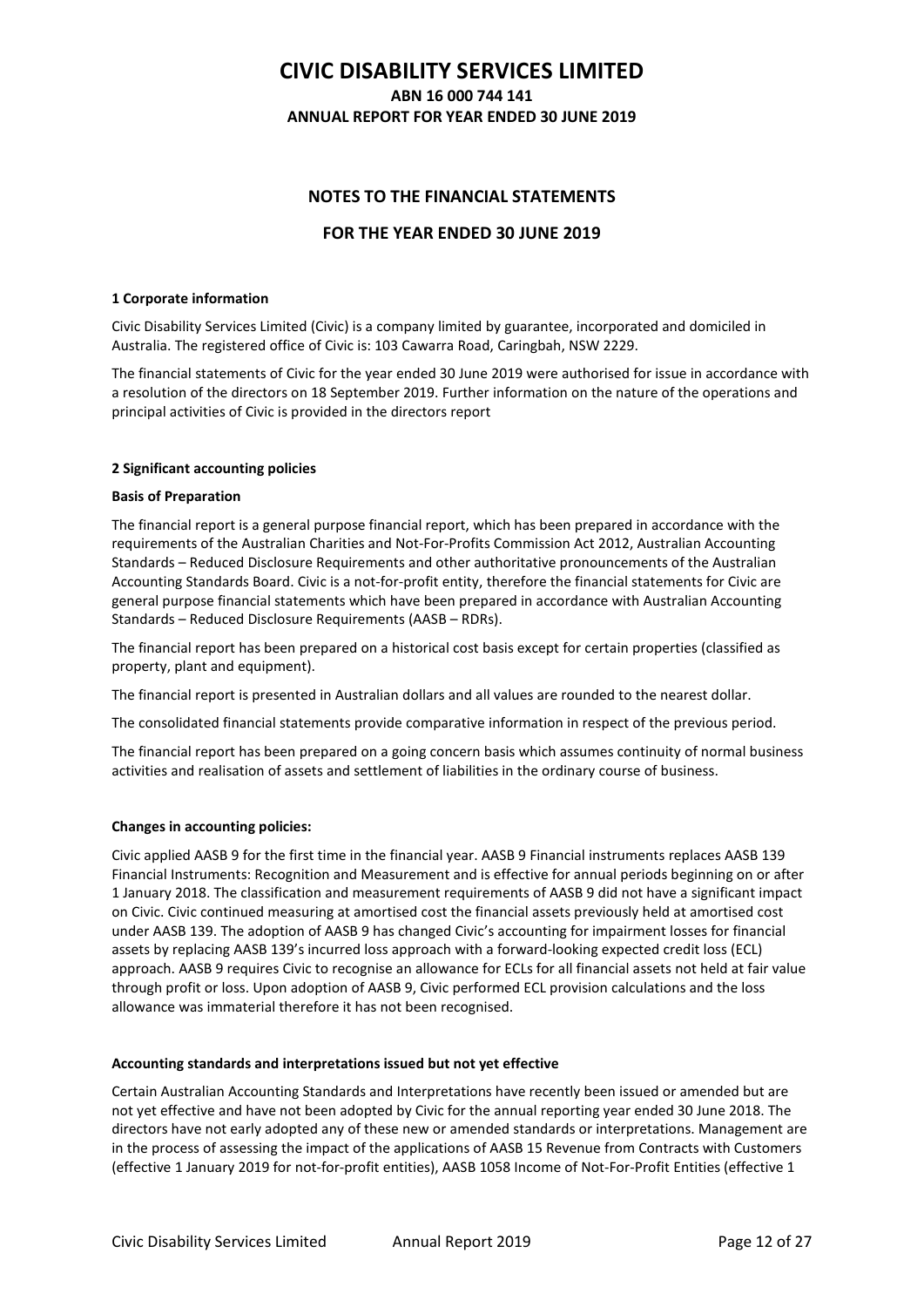January 2019), and AASB 16 Leases (effective 1 January 2019) and its amendments to the extent relevant to the financial statements of Civic.

#### **Current versus non-current classification**

Civic presents assets and liabilities in the statement of financial position based on current/non-current classification. An asset is current when it is:

- Expected to be realised or intended to be sold or consumed in the normal operating cycle
- Held primarily for the purpose of trading
- Expected to be realised within twelve months after the reporting period, or
- Cash or cash equivalent unless restricted from being exchanged or used to settle a liability for at least twelve months after the reporting period

All other assets are classified as non-current.

A liability is current when it is:

- Expected to be settled in the normal operating cycle
- Held primarily for the purpose of trading
- Due to be settled within twelve months after the reporting period, or
- There is no unconditional right to defer the settlement of the liability for at least twelve months after the reporting period

Civic classifies all other liabilities as non-current.

#### **Comparative Figures**

When required by Accounting Standards or other requirements, comparative figures have been adjusted to conform to changes in presentation for the current financial year.

#### **Revenue Recognition**

Revenue is measured at the fair value of the consideration received or receivable, net of the amount of goods and services tax (GST) if applicable. The company recognises revenue when the amount of revenue can be reliably measured and it is probable that future economic benefits will flow.

Revenue from the sale of goods is generally recognised upon the delivery of goods to customers. Donations and bequests are recognised as revenue when received. Board and lodging fees from residents - revenue is recognised when the service is provided. Fundraising and donation income - Donations and amounts collected in respect of fundraising, including cash and goods for resale, are recognised as revenue when Civic gains control, economic benefits are probable and the amount of the donation can be measured reliably.

#### **Trade receivables**

A receivable represents Civic's right to an amount of consideration that is unconditional (i.e., only the passage of time is required before payment of the consideration is due). Refer to accounting policies of financial assets.

Receivables, previously classified as Loans and receivables under AASB 139 are now classified and measured as Financial assets at amortised cost under AASB 9 Financial Instruments. Receivables are recognised initially at fair value and subsequently at amortised cost. Normal terms of settlement vary from 30- 60 days. Civic assesses expected credit losses upon initial recognition of the financial asset with a forward-looking expected credit loss (ECL) approach. For trade and other receivables, Civic applies the simplified approach permitted by the standard, which requires expected lifetime losses to be recognized from initial recognition of the receivables. In prior periods, amounts not recoverable were assessed at each reporting date under AASB 139. Indicators that an amount was not recoverable include where there was objective evidence of significant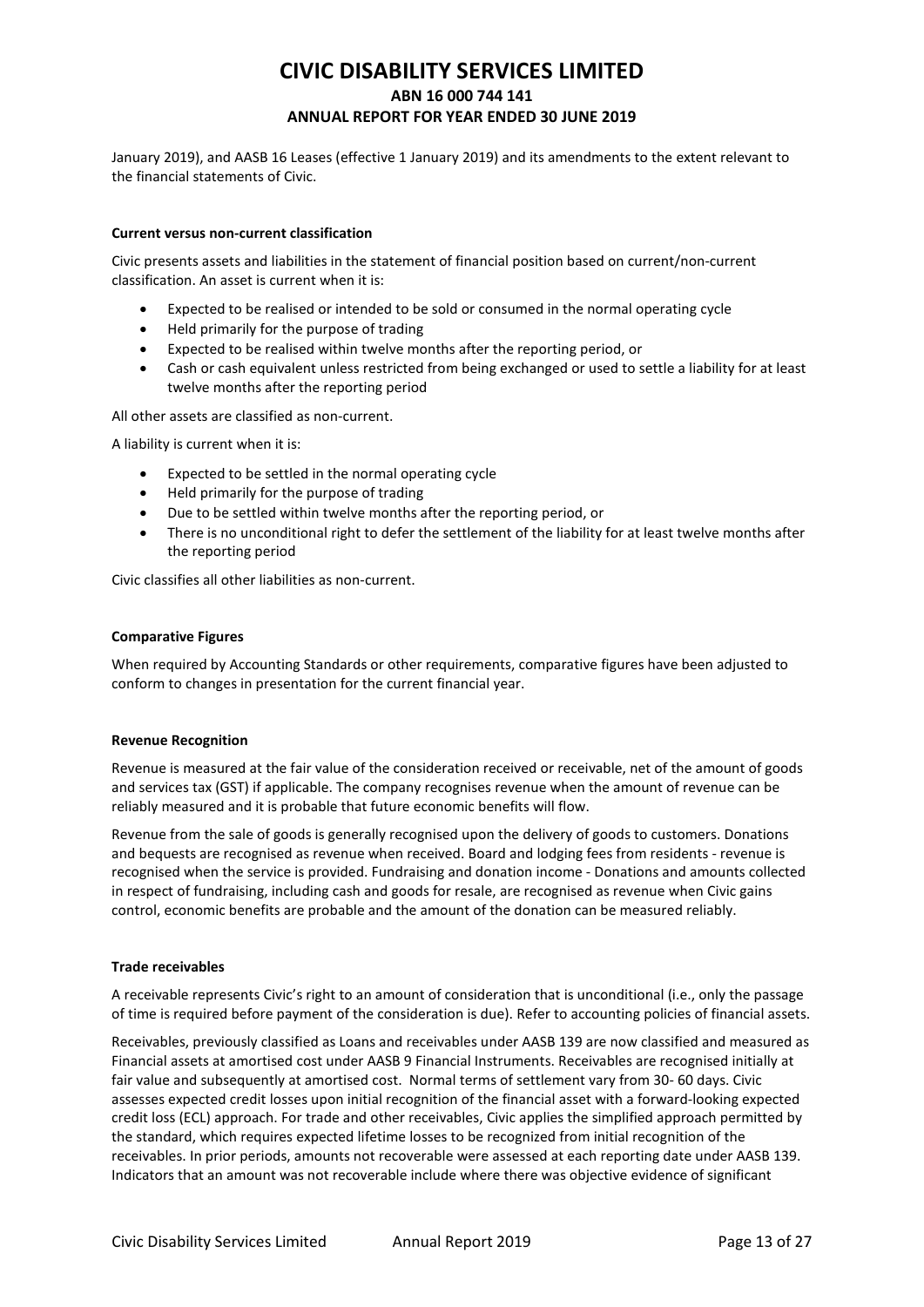financial difficulties, debtor bankruptcy, financial reorganisation or default in payment. Any allowances for non-recoverable receivables were recognised in a separate allowance account. Any bad debts which had previously been provided for were eliminated against the allowance account. In all other cases bad debts were written off directly to the statement of profit or loss.

#### **Funding in Advance**

When the company receives funding for specific projects and are contractually obliged to provide the service in a subsequent financial period or repay the funding, the amount is recorded as funding in advance.

#### **Income Tax**

The income of the company is exempt from income tax pursuant to the provisions of the Income Tax Assessment Act.

### **Goods and services tax (GST)**

Revenues, expenses and assets (not including Trade Debtors) are recognised net of the amount of GST, except where the amount of GST incurred is not recoverable from the Australian Taxation Office. In these circumstances the GST is recognised as part of the cost of acquisition of the asset or as part of an item of expense. Receivables and payables in the statement of financial position are shown inclusive of GST.

Cash flows are included in the statement of cash flows on a gross basis and the GST component of cash flows arising from investing and financing activities, which is recoverable from, or payable to, the taxation authority is classified as part of operating cash flows.

### **Property, plant and equipment**

Each class of property, plant and equipment is carried at cost or fair value as indicated, less, where applicable, accumulated depreciation and impairment losses.

Property, plant and equipment transferred from customers are initially measured at fair value at the date on which control is obtained.

Properties in Australia are measured at fair value less accumulated depreciation and impairment losses recognised after the date of revaluation. Valuations are performed every three years, by an independent valuer, to ensure that the carrying amount of a revalued asset does not differ materially from its fair value.

A revaluation surplus is recorded in OCI and credited to the asset revaluation surplus in equity. However, to the extent that it reverses a revaluation deficit of the same asset previously recognised in profit or loss, the increase is recognised in profit and loss. A revaluation deficit is recognised in the statement of profit or loss, except to the extent that it offsets an existing surplus on the same asset recognised in the asset revaluation surplus.

An annual transfer from the asset revaluation surplus to retained earnings is made for the difference between depreciation based on the revalued carrying amount of the asset and depreciation based on the asset's original cost. Additionally, accumulated depreciation as at the revaluation date is eliminated against the gross carrying amount of the asset and the net amount is restated to the revalued amount of the asset. Upon disposal, any revaluation surplus relating to the particular asset being sold is transferred to retained earnings.

Depreciation is calculated on a straight-line basis over the estimated useful lives of the assets, as follows:

| $\bullet$ | <b>Buildings</b>       | 1% to 2.5%    |
|-----------|------------------------|---------------|
| $\bullet$ | Leasehold Improvements | 10% to 33.33% |
|           | Plant & Equipment      | 5% to 33.33%  |
| $\bullet$ | <b>Motor Vehicles</b>  | 10% to 33.33% |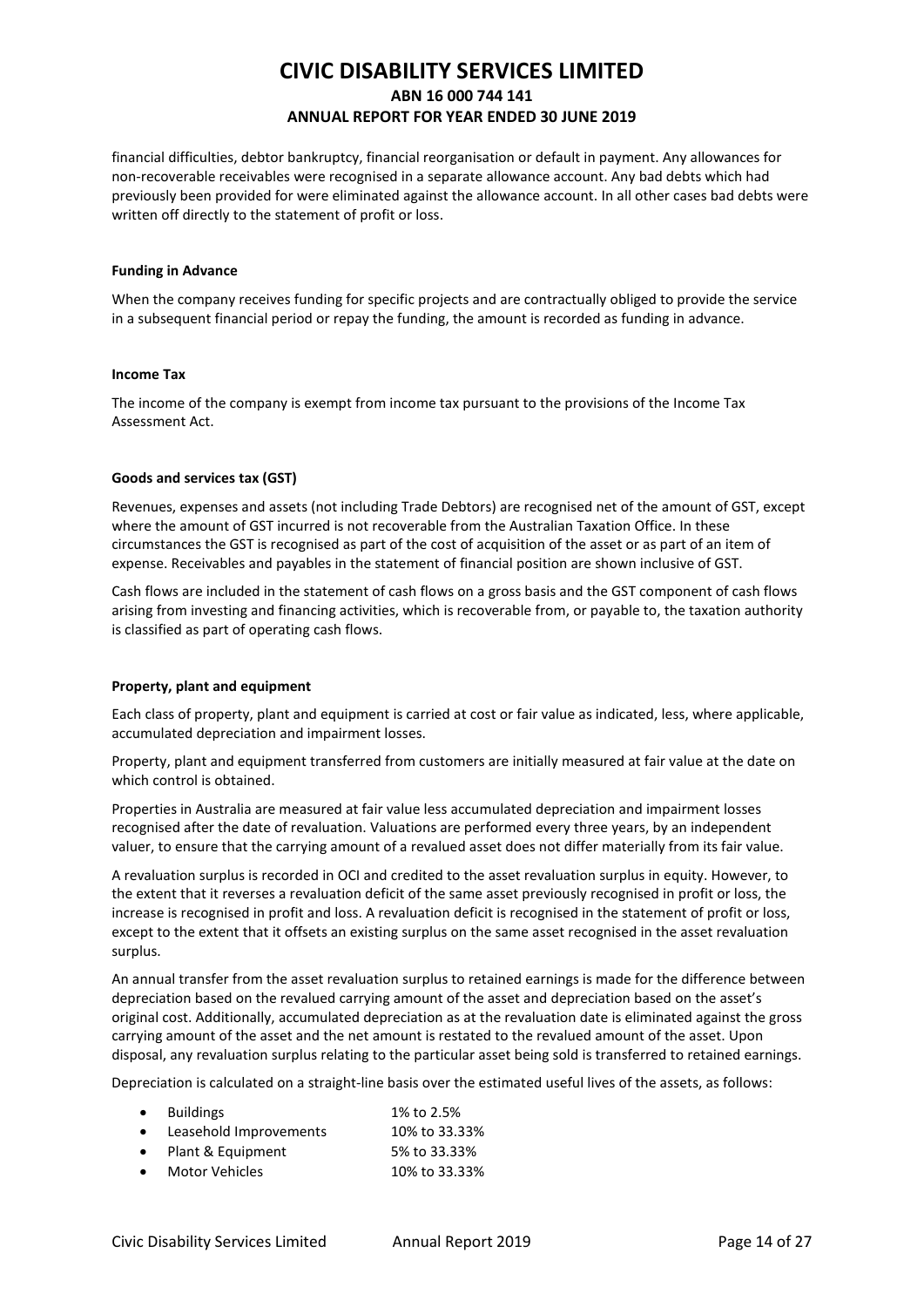An item of property, plant and equipment and any significant part initially recognised is derecognised upon disposal (i.e., at the date the recipient obtains control) or when no future economic benefits are expected from its use or disposal. Any gain or loss arising on derecognition of the asset (calculated as the difference between the net disposal proceeds and the carrying amount of the asset) is included in the statement of profit or loss when the asset is derecognised.

The residual values, useful lives and methods of depreciation of property, plant and equipment are reviewed at each financial year end and adjusted prospectively, if appropriate.

#### **Fair value measurement**

Civic measures properties at fair value at each balance sheet date.

Fair value is the price that would be received to sell an asset or paid to transfer a liability in an orderly transaction between market participants at the measurement date. The fair value measurement is based on the presumption that the transaction to sell the asset or transfer the liability takes place either:

- In the principal market for the asset or liability, or
- In the absence of a principal market, in the most advantageous market for the asset or liability

The principal or the most advantageous market must be accessible by Civic.

The fair value of an asset or a liability is measured using the assumptions that market participants would use when pricing the asset or liability, assuming that market participants act in their economic best interest.

A fair value measurement of a non-financial asset takes into account a market participant's ability to generate economic benefits by using the asset in its highest and best use or by selling it to another market participant that would use the asset in its highest and best use.

Civic uses valuation techniques that are appropriate in the circumstances and for which sufficient data are available to measure fair value, maximising the use of relevant observable inputs and minimising the use of unobservable inputs.

All assets and liabilities for which fair value is measured or disclosed in the financial statements are categorised within the fair value hierarchy, described as follows, based on the lowest level input that is significant to the fair value measurement as a whole:

- Level  $1 -$  Quoted (unadjusted) market prices in active markets for identical assets or liabilities
- Level 2 Valuation techniques for which the lowest level input that is significant to the fair value measurement is directly or indirectly observable
- Level 3 Valuation techniques for which the lowest level input that is significant to the fair value measurement is unobservable

For the purpose of fair value disclosures, Civic has determined classes of assets and liabilities on the basis of the nature, characteristics and risks of the asset or liability and the level of the fair value hierarchy, as explained above.

#### **Leases**

Leases of fixed assets, where substantially all the risks and benefits incidental to the ownership of the asset, but not the legal ownership are transferred to the company are classified as finance leases.

Finance leases are capitalised recording an asset and a liability equal to the present value of the minimum lease payments, including any guaranteed residual values.

Leased assets are depreciated on a straight line basis over their estimated useful lives where it is likely that the entity will obtain ownership of the asset. Lease payments are allocated between the reduction of the lease liability and the lease interest expense for the period.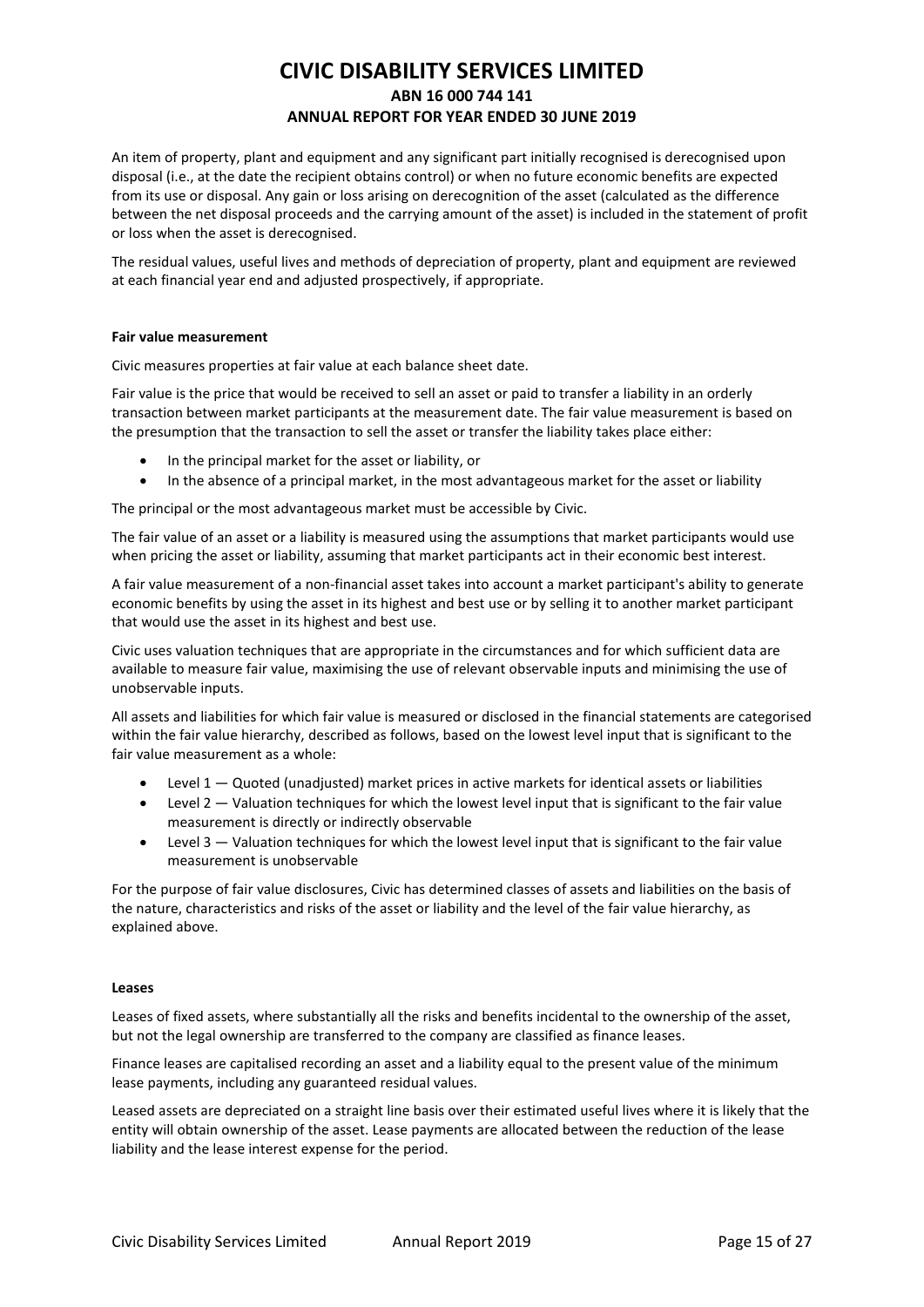Lease payments for operating leases, where substantially all the risks and benefits remain with the lessor, are charged as expenses in the periods in which they are incurred. Leasehold improvements are also charged as expenses in the periods in which they occur.

Lease incentives under operating leases are recognised as a liability and amortised on a straight line basis over the life of the lease term.

The property lease commitments are operating leases contracted for but not capitalised in the financial statements.

#### **Inventories**

Inventories are valued at the lower of cost and net realisable value.

Costs incurred in bringing each product to its present location and condition are accounted for, as follows:

- Raw materials: purchase cost on a first-in/first-out basis
- Finished goods and work in progress: cost of direct materials and labour and a proportion of manufacturing overheads based on the normal operating capacity, but excluding borrowing costs

Net realisable value is the estimated selling price in the ordinary course of business, less estimated costs of completion and the estimated costs necessary to make the sale.

#### **Impairment of assets**

At each reporting date, the company reviews the carrying value of its tangible and intangible assets to determine whether there is any indication that those assets have been impaired. If such a condition exists, the recoverable amount of the asset, being the higher of the asset's fair value less costs to sell and value in use, is compared to the asset's carrying value. Any excess of the asset's carrying value over its recoverable amount is expensed to the Income Statement.

Where the future economic benefits of the asset are not primarily dependent upon the assets ability to generate net cash inflows and when the entity would, if deprived of the asset, replace its remaining future economic benefits, value in use is depreciated replacement cost of an asset.

When it is not possible to estimate the recoverable amount of an assets class, the company estimates the recoverable amount of the cash-generating unit to which the class of assets belong.

Where an impairment loss on a revalued asset is identified, this is debited against the revaluation reserve in respect of the same class of asset to the extent that the impairment loss does not exceed the amount in the revaluation reserve for that same class of asset

### **Cash and short-term deposits**

For the purposes of the statement of cash flows, cash includes cash on hand and deposits with banks or financial institutions, investment in money market instruments maturing within less than three months, net of bank overdrafts.

#### **Interest Bearing Loans and Borrowings**

All loans and borrowings are initially recognised at the fair value of the consideration received less directly attributable transaction costs. Borrowings are classified as current liabilities unless Civic has an unconditional right to defer settlement of the liability for at least 12 months after the reporting date.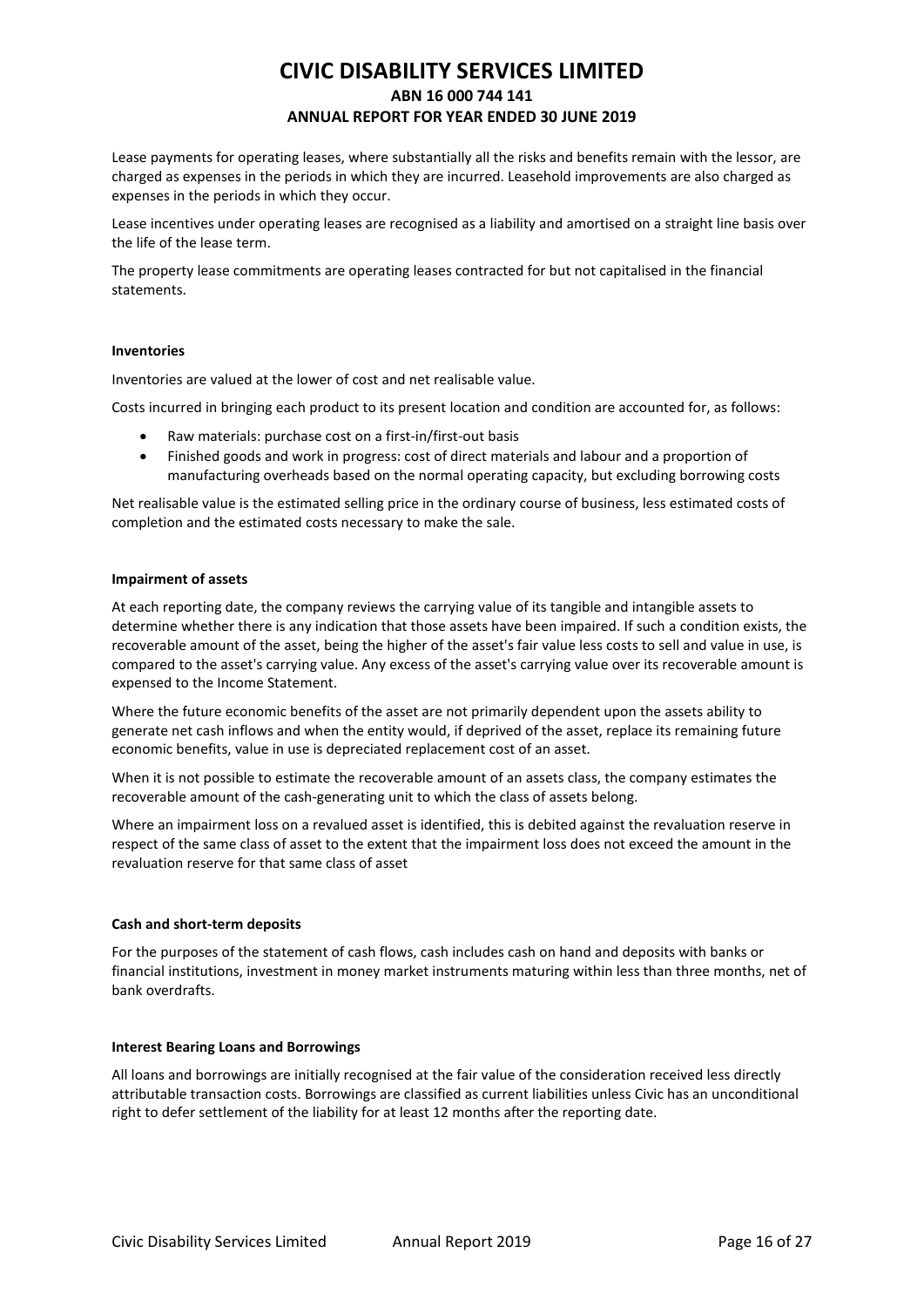#### **Trade and other payables**

Trade payables and other payables represent liabilities for goods and services provided to Civic prior to the end of the financial year that are unpaid. These amounts are usually paid in 45 days. The carrying amount of the trade and other payables is deemed to reflect fair value

#### **Provisions**

#### General

Provisions are recognised when Civic has a present obligation (legal or constructive) as a result of a past event, it is probable that an outflow of resources embodying economic benefits will be required to settle the obligation and a reliable estimate can be made of the amount of the obligation. When Civic expects some or all of a provision to be reimbursed, for example, under an insurance contract, the reimbursement is recognised as a separate asset, but only when the reimbursement is virtually certain. The expense relating to a provision is presented in the statement of profit or loss net of any reimbursement.

#### Long service leave and annual leave

The liability for long service leave and annual leave is measured as the present value of expected future payments to be made in respect of services provided by employees up to the reporting date. Consideration is given to expected future wage and salary levels, experience of employee departures, and periods of service. Expected future payments are discounted using market yields at the reporting date on corporate bonds with terms to maturity and currencies that match, as closely as possible, the estimated future cash outflows

#### **Changes in accounting policies and disclosures**

#### Financial Instruments

Civic applied AASB 9 for the first time in the financial year. AASB 9 Financial instruments replaces AASB 139 Financial Instruments: Recognition and Measurement and is effective for annual periods beginning on or after 1 January 2018. The classification and measurement requirements of AASB 9 did not have a significant impact on Civic. Civic continued measuring at amortised cost the financial assets previously held at amortised cost under AASB 139. The adoption of AASB 9 has changed Civic's accounting for impairment losses for financial assets by replacing AASB 139's incurred loss approach with a forward-looking expected credit loss (ECL) approach. AASB 9 requires Civic to recognise an allowance for ECLs for all financial assets not held at fair value through profit or loss. Upon adoption of AASB 9, Civic performed ECL provision calculations and the loss allowance was immaterial therefore it has not been recognised.

#### **3 Significant accounting judgements, estimates and assumptions**

#### **Estimates and assumptions**

The key assumptions concerning the future and other key sources of estimation uncertainty at the reporting date, that have a significant risk of causing a material adjustment to the carrying amounts of assets and liabilities within the next financial year, are described below. Civic based its assumptions and estimates on parameters available when the financial statements were prepared. Existing circumstances and assumptions about future developments, however, may change due to market changes or circumstances arising that are beyond the control of Civic. Such changes are reflected in the assumptions when they occur.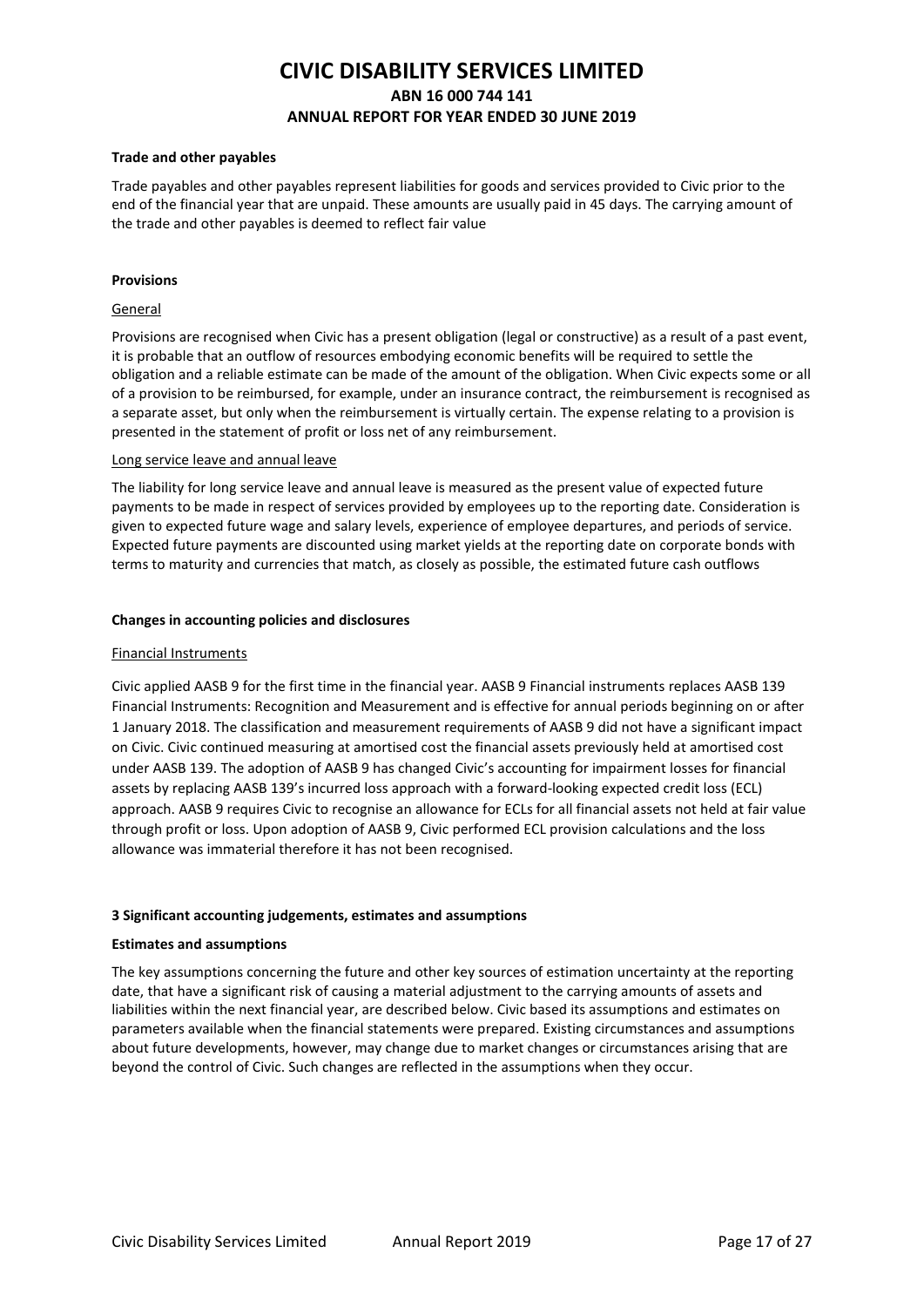## **ABN 16 000 744 141**

## **ANNUAL REPORT FOR YEAR ENDED 30 JUNE 2019**

### **4 Other operating income**

|                                     | <b>FY19</b> | <b>FY18</b> |
|-------------------------------------|-------------|-------------|
|                                     | \$          | \$          |
| Service user contributions          | 3,304,146   | 2,551,694   |
| Civic industries sales              | 1,772,097   | 1,336,218   |
| Other operating income              | 134,726     | 140,985     |
|                                     | 5,210,969   | 4,028,897   |
| Fundraising & donations             | 3,031       | 35,252      |
| Profit (loss) on disposal of assets | 73,109      | 51,503      |
|                                     | 5,287,109   | 4,115,652   |
|                                     |             |             |

### **5 Other operating expenses**

|                                  | <b>FY19</b> | <b>FY18</b> |
|----------------------------------|-------------|-------------|
|                                  | \$          | \$          |
| Service delivery costs           | 973,629     | 902,319     |
| Property costs                   | 670,569     | 783,705     |
| IT costs                         | 537,479     | 393,124     |
| Professional fees                | 518,969     | 318,977     |
| Marketing & communications costs | 348,300     | 370,131     |
| Cost of sales                    | 309,342     | 166,571     |
| Insurance                        | 307,532     | 148,222     |
| Other expenses                   | 1,131,751   | 718,770     |
|                                  | 4,797,571   | 3,801,819   |

### **6 Borrowing costs**

| <b>FY19</b> | <b>FY18</b> |
|-------------|-------------|
|             | \$          |
| 92,156      | 113,728     |
| 92,156      | 113,728     |
|             |             |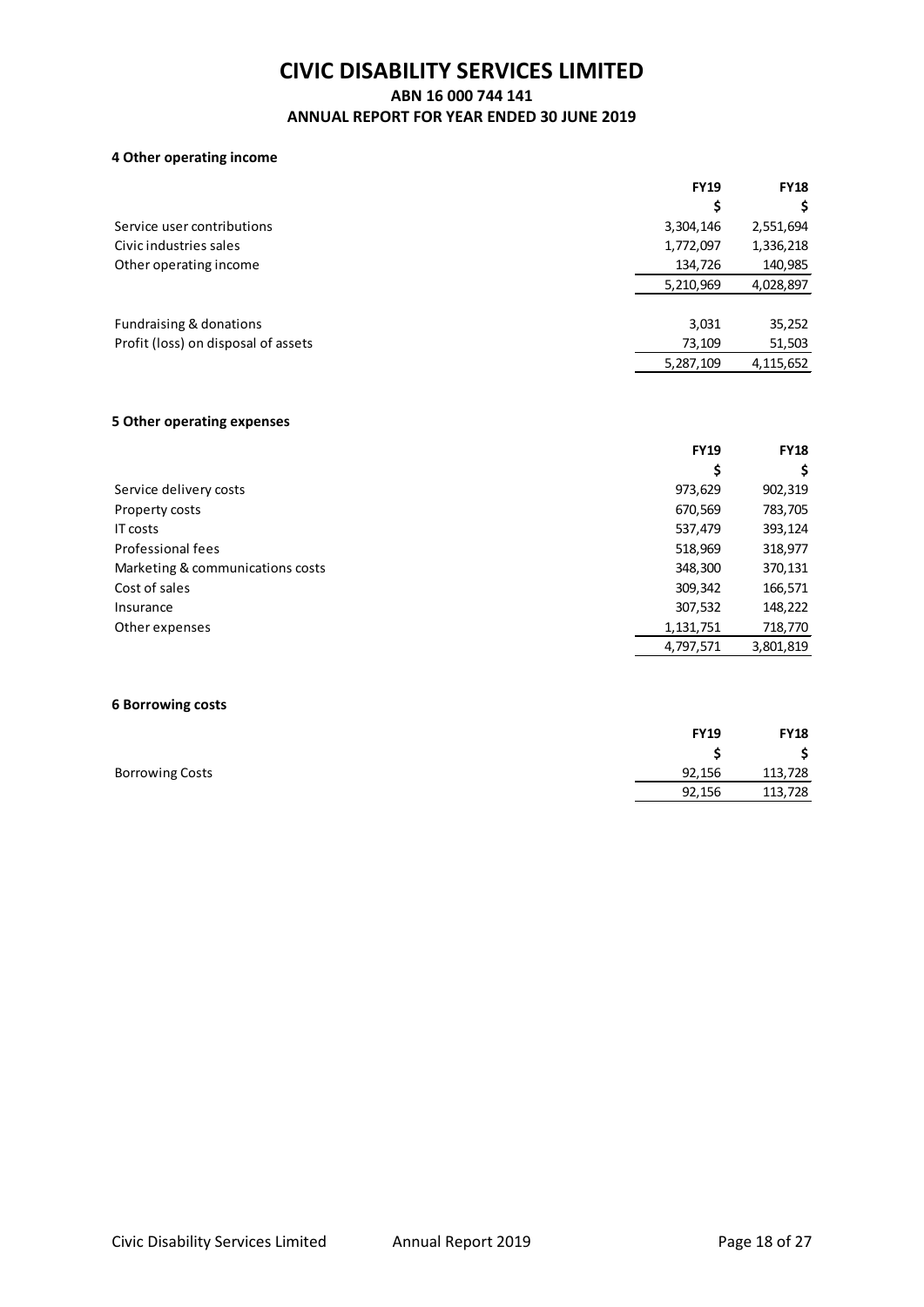## **ABN 16 000 744 141 ANNUAL REPORT FOR YEAR ENDED 30 JUNE 2019**

### **7 Property, plant and equipment**

|                                         | Land &     | Leasehold                    | Plant &    | Motor      |              |
|-----------------------------------------|------------|------------------------------|------------|------------|--------------|
|                                         |            | <b>Buildings mprovements</b> | Equipment  | Vehicles   | Total        |
|                                         |            | Ş                            |            |            | \$           |
| Balance at 30 June 2018                 |            |                              |            |            |              |
| of the year:                            | 23,975,000 | 746,810                      | 1,636,984  | 900,066    | 27,258,860   |
| Additions                               | 288,573    | 438,578                      | 452,793    | 1,300      | 1,181,244    |
| <b>Disposals</b>                        | O          | o                            | 0          | $-87,890$  | $-87,890$    |
| Revaluation                             | O          | n                            | 0          | O          | 0            |
| Depreciation, Amortisation & Impairment | $-245,516$ | $-94,390$                    | $-544,385$ | $-313,487$ | $-1,197,778$ |
| Add back depreciation on sale           | 0          | 0                            | 0          | 81,331     | 81,331       |
| Balance at 30 June 2019                 | 24,018,057 | 1,090,998                    | 1,545,392  | 581,320    | 27,235,767   |
|                                         | Land &     | Leasehold                    | Plant &    | Motor      |              |
|                                         |            | <b>Buildings mprovements</b> | Equipment  | Vehicles   | Total        |
|                                         |            | Ş                            | S          |            | \$           |
| Balance at 30 June 2017                 |            |                              |            |            |              |
| of the year:                            | 19,606,253 | 263,940                      | 903,885    | 934,267    | 21,708,345   |
| Additions                               | 208,734    | 577,183                      | 1,071,544  | 354,769    | 2,212,230    |
| <b>Disposals</b>                        | 0          | o                            | 0          | $-121,310$ | $-121,310$   |
| Revaluation                             | 4,377,630  | 0                            | 0          | 0          | 4,377,630    |
| Depreciation, Amortisation & Impairment | $-217,617$ | $-94,313$                    | $-338,445$ | $-361,861$ | $-1,012,236$ |
| Add back depreciation on sale           |            |                              |            | 94,201     | 94,201       |
| Balance at 30 June 2018                 | 23,975,000 | 746,810                      | 1,636,984  | 900,066    | 27,258,860   |

Note: Land and buildings are valued at fair value every 3 years in line with policy. They were valued for the 2018 accounts.

### **8 Financial liabilities**

|                                                         | <b>FY19</b> | <b>FY18</b> |
|---------------------------------------------------------|-------------|-------------|
|                                                         |             |             |
| Bank Loan, NAB Bank, 31 May 2019 maturity, \$3.9m limit |             | 2.200.000   |
| Bank Loan, NAB Bank, 31 Oct 2021 maturity, \$3.9m limit | 1.900.000   |             |
|                                                         | 1.900.000   | 2,200,000   |

### **9 Inventories**

|                      | <b>FY19</b> | <b>FY18</b> |
|----------------------|-------------|-------------|
|                      |             | \$.         |
| Raw material at cost | 42.485      | 45,423      |
|                      | 42.485      | 45,423      |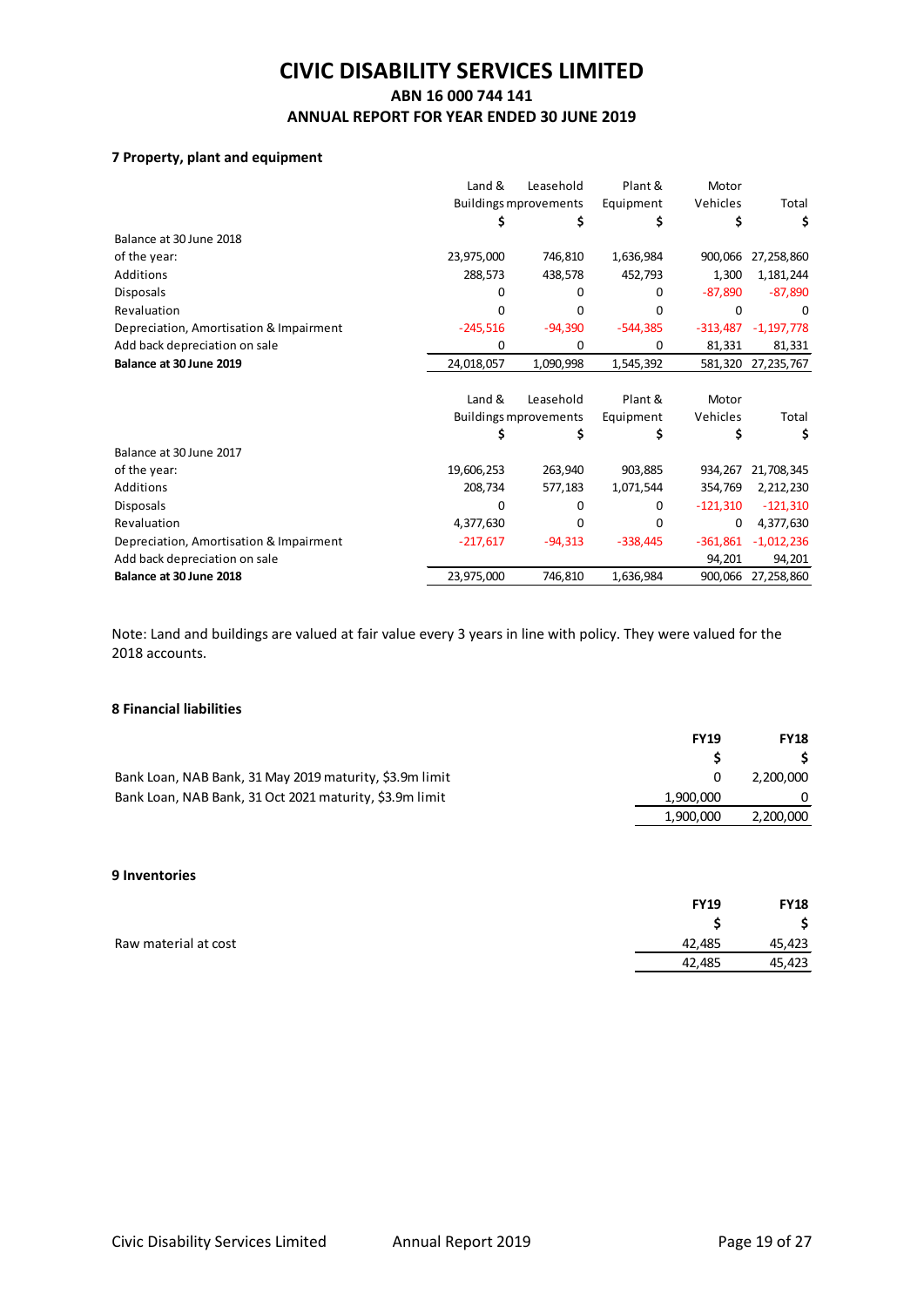### **ABN 16 000 744 141**

### **ANNUAL REPORT FOR YEAR ENDED 30 JUNE 2019**

## **10 Receivables and Other Current Assets**

|                                                                                 | <b>FY19</b>  | <b>FY18</b>  |
|---------------------------------------------------------------------------------|--------------|--------------|
|                                                                                 | \$           | Ś            |
| Other trade receivables                                                         | 273,394      | 241,270      |
| Funding debtor                                                                  | 3,212,757    | 1,355,489    |
| Less: Provision for doubtful debts *                                            | 0            | $-16,547$    |
| Trade receivables                                                               | 3,486,151    | 1,580,212    |
| Other receivables                                                               | 133,917      | 384,946      |
| Receivables                                                                     | 3,620,068    | 1,965,158    |
| * Recognised under AASB 138. Refer to Note 2 for changes in accounting policies |              |              |
| <b>Prepaid Workers Compensation</b>                                             | 310,884      | 0            |
| Other                                                                           | 326,677      | 218,541      |
| <b>Other Current Assets</b>                                                     | 637,561      | 218,541      |
| 11 Cash                                                                         |              |              |
|                                                                                 | <b>FY19</b>  | <b>FY18</b>  |
|                                                                                 | \$           | \$           |
| Cash at bank and on hand                                                        | 3,185,283    | 3,465,416    |
|                                                                                 | 3,185,283    | 3,465,416    |
| <b>12 Provisions</b>                                                            |              |              |
| Annual Leave and Long Service Leave                                             | <b>FY19</b>  | <b>FY18</b>  |
|                                                                                 | \$           | s            |
| <b>Opening Balance</b>                                                          | 2,671,582    | 2,041,236    |
| Provisions raised during the year                                               | 2,549,055    | 2,788,616    |
| Utilised during the year                                                        | $-2,350,083$ | $-2,158,270$ |
| <b>Closing Balance</b>                                                          | 2,870,554    | 2,671,582    |
| 13 Trade and other payables                                                     |              |              |
|                                                                                 | <b>FY19</b>  | <b>FY18</b>  |
|                                                                                 | \$           | S            |
| Trade payables                                                                  | 412,259      | 904,854      |
| Other payables                                                                  | 1,463,861    | 1,100,802    |
|                                                                                 | 1,876,120    | 2,005,656    |
|                                                                                 |              |              |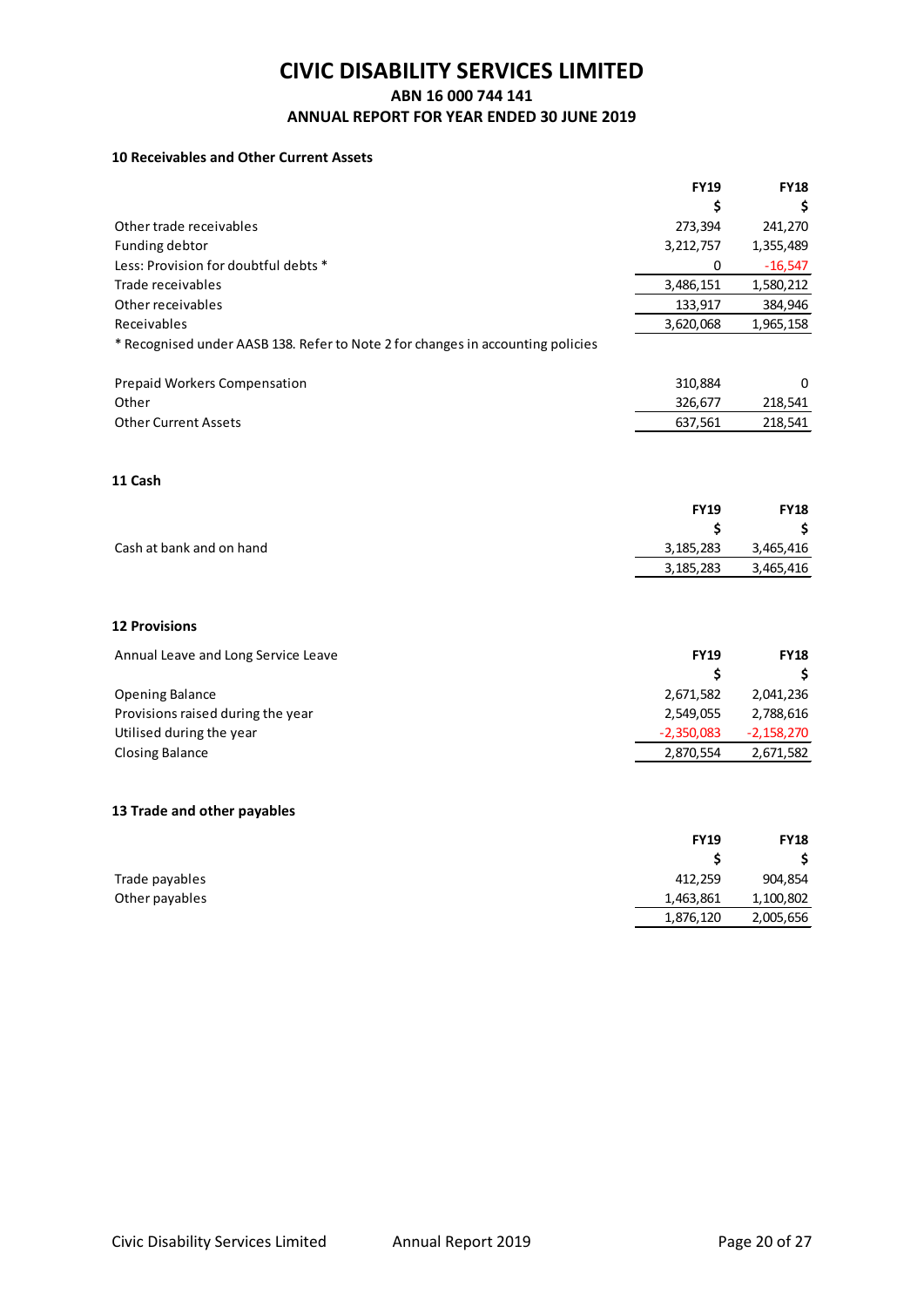#### **14 Commitments and contingencies**

The company is, on occasion, given grant funding for construction projects.

Should the nature and use of these properties change from those stated in the funding agreements, the grant monies may need to be repaid. It is currently not the intention of the company to change the nature and use of these properties and there has been no action by the company to change the nature and use of the properties.

Future minimum payments under non-cancellable operating leases as at 30 June 2019 are as follows:

|                                             | <b>FY19</b> | <b>FY18</b> |
|---------------------------------------------|-------------|-------------|
|                                             |             |             |
| within one year                             | 289,530     | 297,312     |
| After one year but not more than five years | 438.958     | 346,769     |
| More than five years                        | 0           | 0           |
| Total minimum lease payments                | 728.488     | 644,081     |

At 30 June 2019, Civic had 25 motor vehicle leases and 3 commercial property leases.

#### **15 Directors remuneration**

The Directors, as detailed in the Directors Report, did not receive any remuneration in the year.

#### **16 Related party transactions**

Transactions between related parties are on normal commercial terms and conditions no more favourable than those available to other persons unless otherwise stated.

D de Souza, partner at Collins Biggers & Paisley who Civic paid \$15,825 for legal advice in FY19.

D Gibney and L Streater had family members with NDIS packages receiving supports from Civic during the year.

#### **17 Key Management personnel disclosures**

|                     | <b>FY19</b> | <b>FY18</b> |
|---------------------|-------------|-------------|
|                     |             |             |
| Short term benefits | 1,481,737   | 1,268,924   |
| Long term benefits  | 50,430      | 0           |
|                     | 1,532,167   | 1,268,924   |
|                     |             |             |

### **18 Events after the reporting period**

No matters or circumstances have arisen since the end of the financial year which significantly affected, or may significantly affect, the operations of the Company, the results of those operations, or the state of affairs of the Company in future financial years.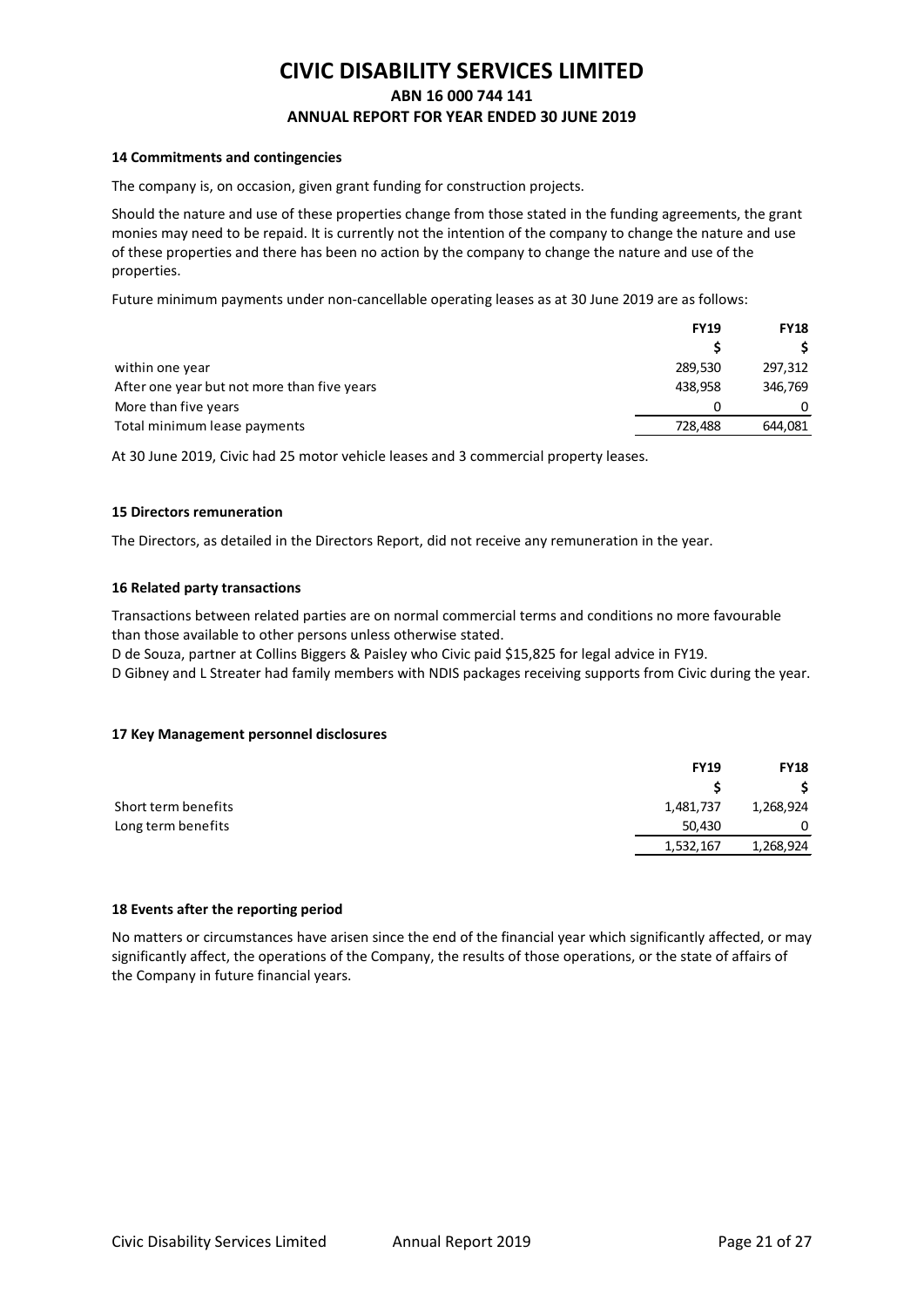### **DIRECTORS DECLARATION**

In the opinion of the Directors of Civic Disability Services Limited:

- 1. The financial statements (being the Statement of Profit or Loss, Statement of Financial Position, Statement of Changes in Members Funds and Statement of Cash Flows) and the notes to the financial statements, are in accordance with the Australian Charities and Not-For-Profits Commission Act 2012:
	- comply with Australian Accounting Standards (including the Australian Accounting Interpretations) and the Australian Charities and Not-For-Profits Commission Regulations 2013 and
	- give a true and fair view of the company's financial position as at 30 June 2019 and of its performance for the year ended on that date;
- 2. There are reasonable grounds to believe that the company will be able to pay its debts as and when they become due and payable.
- 3. The provisions of the NSW Charitable Fundraising Act 1991 and Regulations and the conditions attached to the authority have been complied with for the financial year ended 30th June 2019
- 4. The internal controls exercised by the company are appropriate and effective in accounting for all income received and applied from any fundraising appeals.

This declaration is made in accordance with a resolution of the Responsible Entity and is signed for and on behalf of them by:

Signed in accordance with a resolution of the Board of Directors:

 $\frac{1}{2}$  ,  $\frac{1}{2}$  ,  $\frac{1}{2}$  ,  $\frac{1}{2}$  ,  $\frac{1}{2}$  ,  $\frac{1}{2}$  ,  $\frac{1}{2}$  ,  $\frac{1}{2}$  ,  $\frac{1}{2}$  ,  $\frac{1}{2}$  ,  $\frac{1}{2}$  ,  $\frac{1}{2}$  ,  $\frac{1}{2}$  ,  $\frac{1}{2}$  ,  $\frac{1}{2}$  ,  $\frac{1}{2}$  ,  $\frac{1}{2}$  ,  $\frac{1}{2}$  ,  $\frac{1$ 

 $\bigvee$   $\bigvee$  18 September 2019

Director **Dated** 

 $\sqrt{2}$  18 September 2019 \_\_\_\_\_\_\_\_\_\_\_\_\_\_\_\_\_\_\_\_\_\_\_\_\_\_\_\_\_\_\_\_\_ \_\_\_\_\_\_\_\_\_\_\_\_\_\_\_\_\_\_\_\_\_\_\_\_\_\_\_\_\_\_\_\_

Director Dated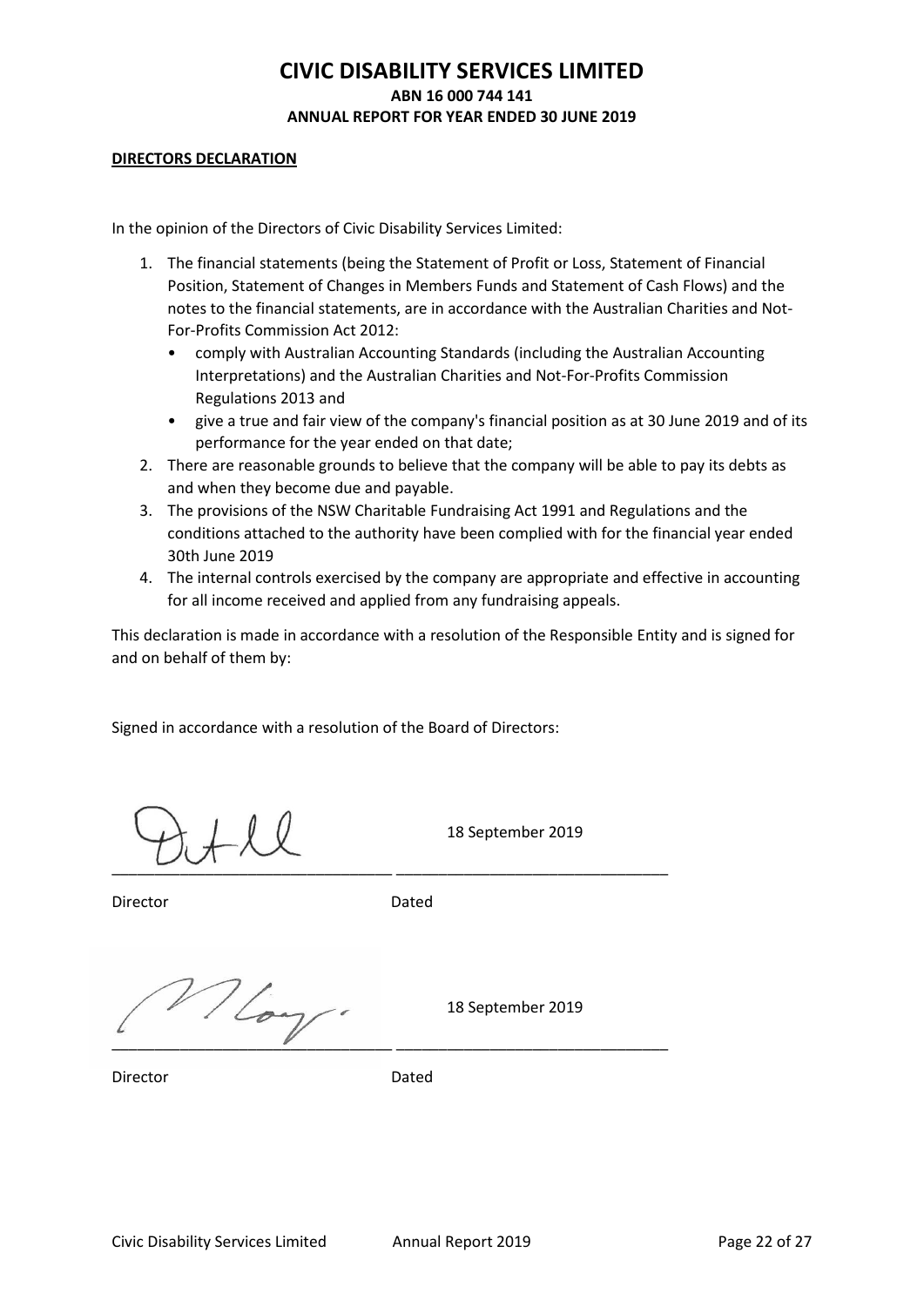

Ernst & Young 200 George Street Sydney NSW 2000 Australia GPO Box 2646 Sydney NSW 2001

Tel: +61 2 9248 5555 Fax: +61 2 9248 5959 ey.com/au

# **Auditor's Independence Declaration to the Directors of Civic Disability Services Limited**

In relation to our audit of the financial report of Civic Disability Services Limited for the financial year ended 30 June 2019 and in accordance with the requirements of Subdivision 60-C of the Australian Charities and Not-for profits Commission Act 2012, to the best of my knowledge and belief, there have been no contraventions of the auditor independence requirements of any applicable code of professional conduct.

Ernst & young

Ernst & Young

Rob Lewis Partner 18 September 2019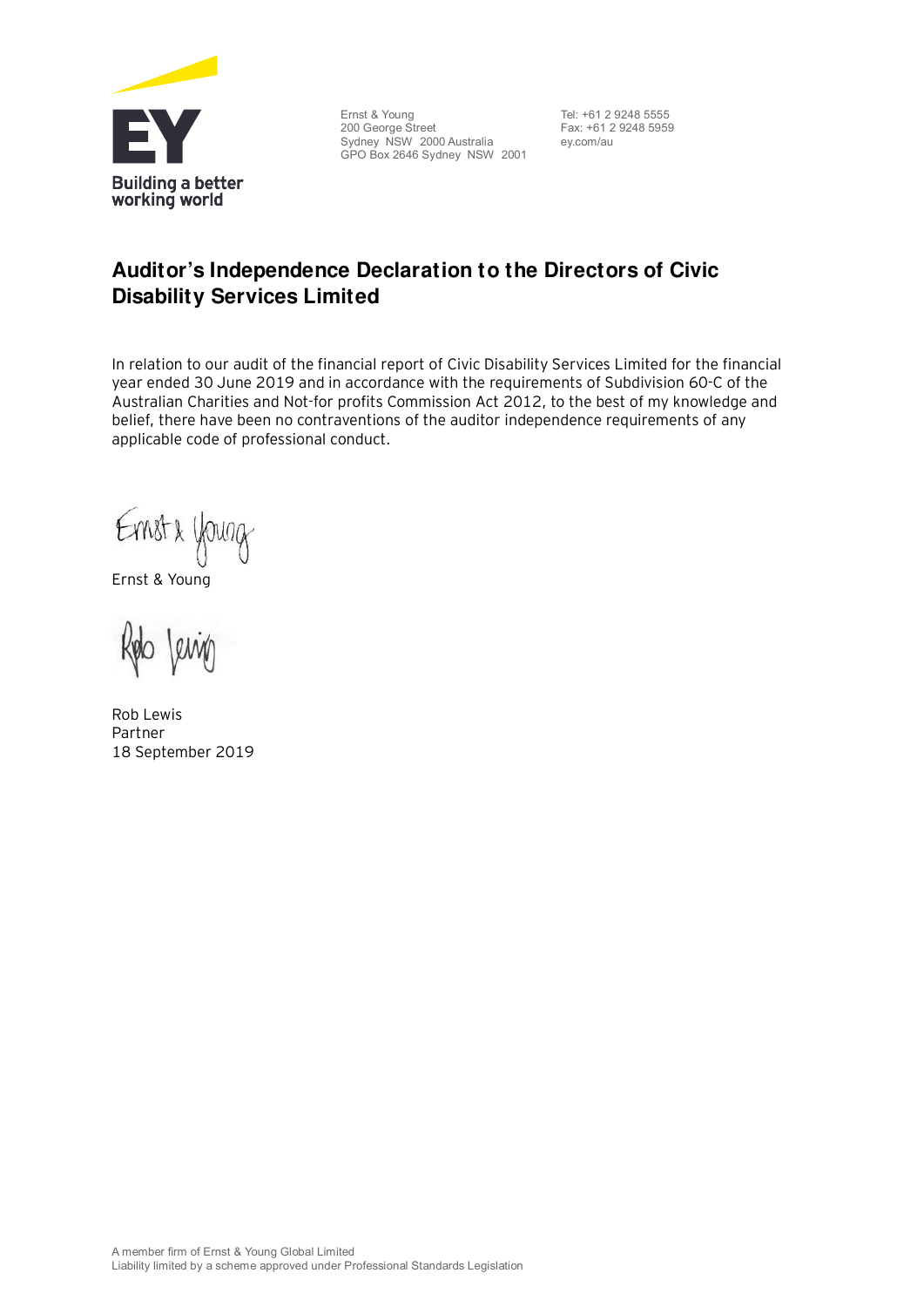

Ernst & Young 200 George Street Sydney NSW 2000 Australia GPO Box 2646 Sydney NSW 2001

 Tel: +61 2 9248 5555 Fax: +61 2 9248 5959 ey.com/au

# **Independent Auditor's Report to the Members of Civic Disability Services Limited**

## **Report on the Financial Report**

## Opinion

We have audited the financial report of Civic Disability Services Limited (the Company), which comprises the statement of financial position as at 30 June 2019, the statement of comprehensive income, statement of changes in equity and statement of cash flows for the year then ended, notes to the financial statements, including a summary of significant accounting policies, and the directors' declaration.

In our opinion, the accompanying financial report of the Company is in accordance with the Australian Charities and Not-for-Profits Commission Act 2012, including:

- a) giving a true and fair view of the Company's financial position as at 30 June 2019 and of its financial performance for the year ended on that date; and
- b) complying with Australian Accounting Standards Reduced Disclosure Requirements and the Australian Charities and Not-for-Profits Commission Regulation 2013.

## Basis for Opinion

We conducted our audit in accordance with Australian Auditing Standards. Our responsibilities under those standards are further described in the Auditor's Responsibilities for the Audit of the Financial Report section of our report. We are independent of the Company in accordance with the ethical requirements of the Accounting Professional and Ethical Standards Board's APES 110 Code of Ethics for Professional Accountants (the Code) that are relevant to our audit of the financial report in Australia. We have also fulfilled our other ethical responsibilities in accordance with the Code.

We believe that the audit evidence we have obtained is sufficient and appropriate to provide a basis for our opinion.

## Information Other than the Financial Report and Audit or's Report Thereon

The directors are responsible for the other information. The other information is the directors' report accompanying the financial report.

Our opinion on the financial report does not cover the other information and accordingly we do not express any form of assurance conclusion thereon.

In connection with our audit of the financial report, our responsibility is to read the other information and, in doing so, consider whether the other information is materially inconsistent with the financial report or our knowledge obtained in the audit r otherwise appears to be materially misstated.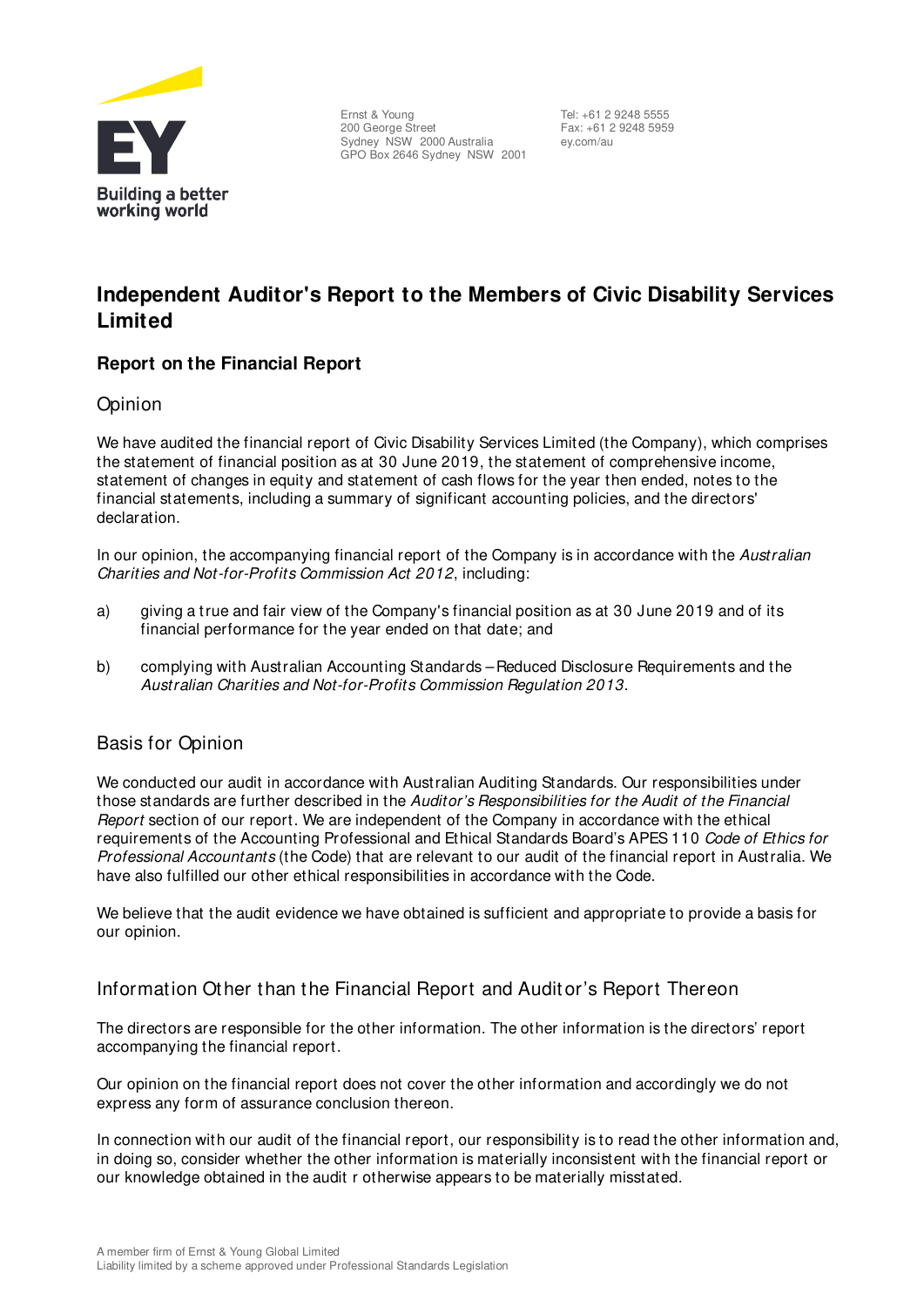

If, based on the work we have performed, we conclude that there is a material misstatement of this other information, we are required to report that fact. We have nothing to report in this regard.

## Responsibilities of the Directors for the Financial Report

The directors of the Company are responsible for the preparation of the financial report that gives a true and fair view in accordance with Australian Accounting Standards – Reduced Disclosure Requirements and the Australian Charities and Not-for-Profits Commission Act 2012 and for such internal control as the directors determine is necessary to enable the preparation of the financial report that gives a true and fair view and is free from material misstatement, whether due to fraud or error.

In preparing the financial report, the directors are responsible for assessing the Company's ability to continue as a going concern, disclosing, as applicable, matters relating to going concern and using the going concern basis of accounting unless the directors either intend to liquidate the Company or to cease operations, or have no realistic alternative but to do so.

## Auditor's Responsibilities for the Audit of the Financial Report

Our objectives are to obtain reasonable assurance about whether the financial report as a whole is free from material misstatement, whether due to fraud or error, and to issue an auditor's report that includes our opinion. Reasonable assurance is a high level of assurance, but is not a guarantee that an audit conducted in accordance with the Australian Auditing Standards will always detect a material misstatement when it exists. Misstatements can arise from fraud or error and are considered material if, individually or in the aggregate, they could reasonably be expected to influence the economic decisions of users taken on the basis of this financial report.

As part of an audit in accordance with the Australian Auditing Standards, we exercise professional judgment and maintain professional scepticism throughout the audit. We also:

- · Identify and assess the risks of material misstatement of the financial report, whether due to fraud or error, design and perform audit procedures responsive to those risks, and obtain audit evidence that is sufficient and appropriate to provide a basis for our opinion. The risk of not detecting a material misstatement resulting from fraud is higher than for one resulting from error, as fraud may involve collusion, forgery, intentional omissions, misrepresentations, or the override of internal control.
- · Obtain an understanding of internal control relevant to the audit in order to design audit procedures that are appropriate in the circumstances, but not for the purpose of expressing an opinion on the effectiveness of the Company's internal control.
- · Evaluate the appropriateness of accounting policies used and the reasonableness of accounting estimates and related disclosures made by the directors.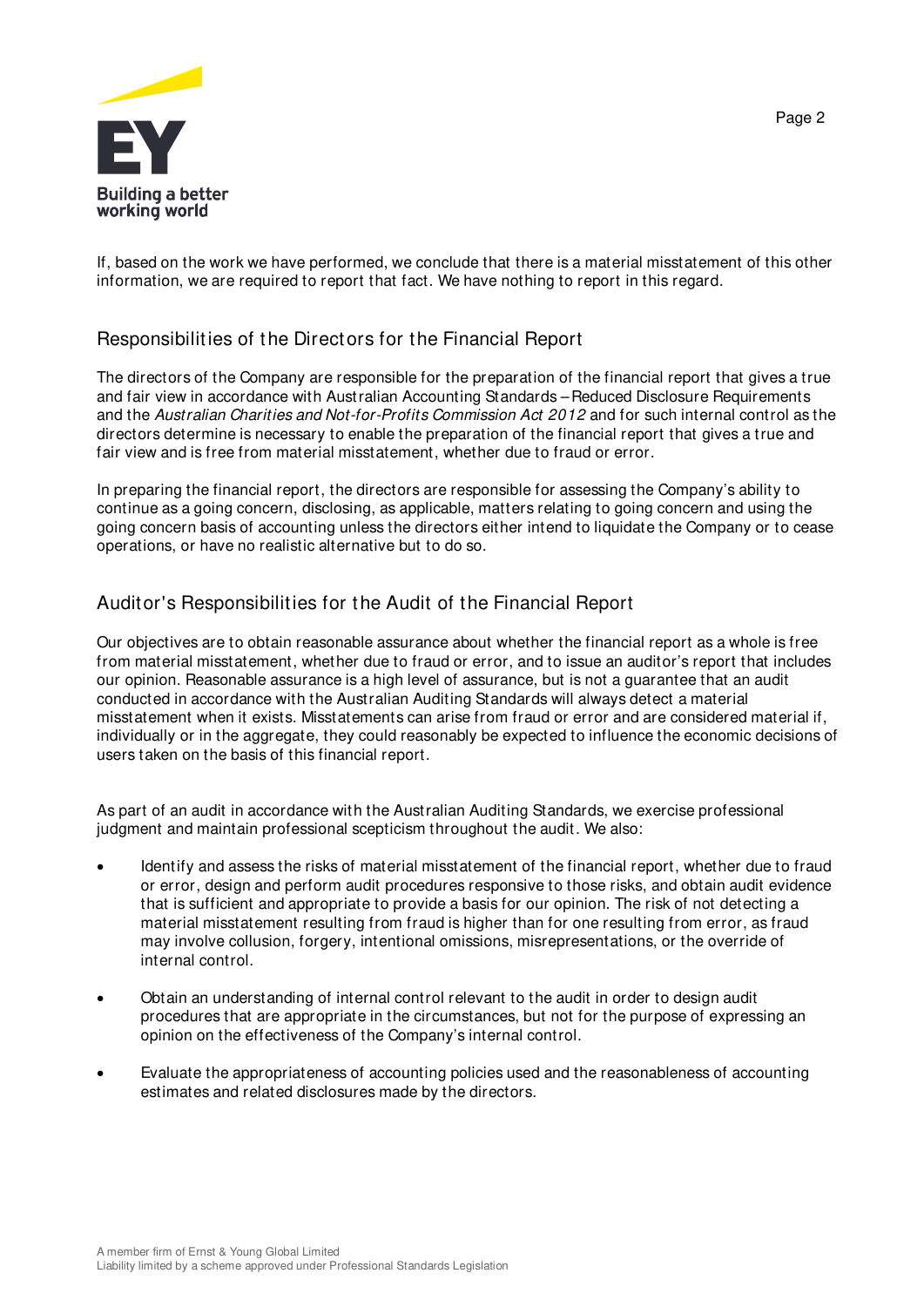



- · Conclude on the appropriateness of the directors' use of the going concern basis of accounting and, based on the audit evidence obtained, whether a material uncertainty exists related to events or conditions that may cast significant doubt on the Company's ability to continue as a going concern. If we conclude that a material uncertainty exists, we are required to draw attention in our auditor's report to the related disclosures in the financial report or, if such disclosures are inadequate, to modify our opinion. Our conclusions are based on the audit evidence obtained up to the date of our auditor's report. However, future events or conditions may cause the Company to cease to continue as a going concern.
- Evaluate the overall presentation, structure and content of the financial report, including the disclosures, and whether the financial report represents the underlying transactions and events in a manner that achieves fair presentation.

We communicate with the directors regarding, among other matters, the planned scope and timing of the audit and significant audit findings, including any significant deficiencies in internal control that we identify during our audit.

## Report on the requirements of the NSW Charitable Fundraising Act 1991 and the NSW Charitable Fundraising Regulations 2015

We have audited the financial report as required by Section 24(2) of the NSW Charitable Fundraising Act 1991. Our procedures included obtaining an understanding of the internal control structure for fundraising appeal activities and examination, on a test basis, of evidence supporting compliance with the accounting and associated record keeping requirements for fundraising appeal activities pursuant to the NSW Charitable Fundraising Act 1991 and the NSW Charitable Fundraising Regulations 2015.

Because of the inherent limitations of any assurance engagement, it is possible that fraud, error or noncompliance may occur and not be detected. An audit is not designed to detect all instances of noncompliance with the requirements described in the above-mentioned Act and Regulations as an audit is not performed continuously throughout the period and the audit procedures performed in respect of compliance with these requirements are undertaken on a test basis. The audit opinion expressed in this report has been formed on the above basis.